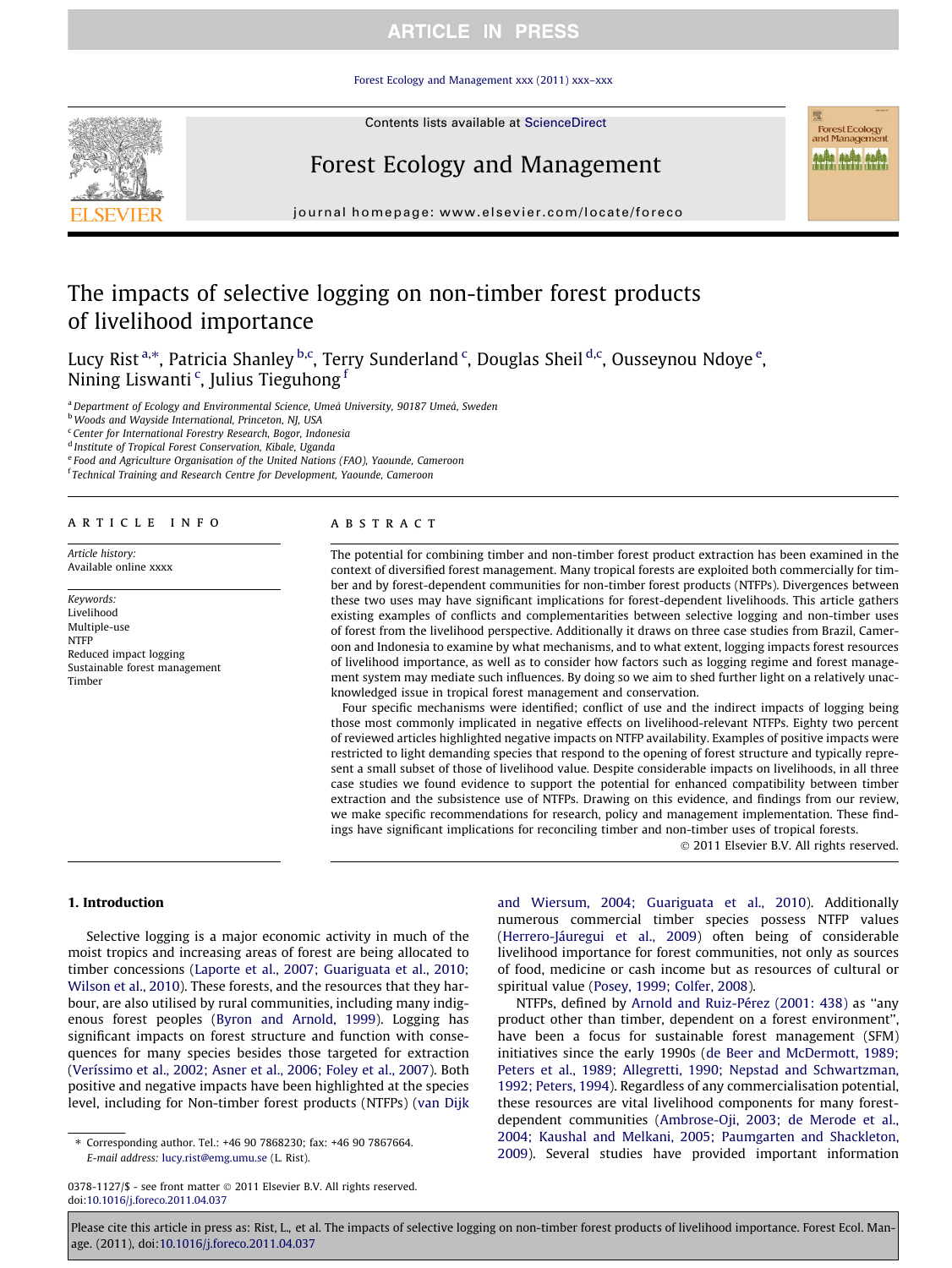regarding the social, economic, and ecological effects of logging (e.g. [Uhl et al., 1991; Watson, 1996](#page-12-0)). While impacts on commercial NTFP species have been considered ([Guariguata et al., 2008; Herre](#page-10-0)[ro-Jáuregui et al., 2009](#page-10-0)) and the positive impacts on light demanding NTFPs highlighted [\(Ashton et al., 2001; Guariguata et al., 2010\)](#page-10-0), the implications for the full diversity of NTFPs of livelihood importance, including those of with non-utilitarian value, has received little attention (except see [Laird, 1995; Salick and Mejia, 1995;](#page-10-0) [Shanley et al., 2002; Menton, 2003](#page-10-0)).

The impacts of logging on NTFP availability can be distinguished by four broad categories; conflict of use, competition, the facilitation of unsustainable harvesting, and indirect impacts. While the first three are characterised by negative impacts, the final category can be positive or negative.

## 1.1. Conflict of use

'Conflict of use' [\(Laird, 1999](#page-10-0)), or 'disputed' species [\(Counsell](#page-10-0) [et al., 2007; Herrero-Jáuregui et al., 2009\)](#page-10-0) refer to those species having both a high commercial and livelihood value yielding both timber and NTFPs. These include species of specific social or cultural importance. Moabi (Baillonella toxisperma) and Sapelli (Entandrophragma cylindricum) for example, are species with multiple NTFP values. Many are also endangered species; Moabi is listed as vulnerable by the Red List ([IUCN, 1996, 2010\)](#page-10-0). Such high value NTFP species are frequently particularly vulnerable to timber exploitation as a consequence of their low densities and often poor potential to regenerate post-logging ([Schulze et al., 2008\)](#page-11-0). In the case of Moabi, which occurs at a density as low as <1 tree  $20$  ha<sup> $-1$ </sup> and is often highly clustered, a local population can be eliminated in a single logging event [\(Debroux and Delvingt,](#page-10-0) [1998; Angerand, 2007](#page-10-0)). Over 60% of the top commercial timber species exported from Cameroon have important non-wood values ([Ndoye and Tieguhong, 2004](#page-11-0)), similar figures are found elsewhere in Africa as well as in Asia ([Limberg et al., 2007](#page-11-0)) and Latin America ([Martini et al., 1994; CFI, 2006; Herrero-Jáuregui et al., 2009;](#page-11-0) [Guariguata et al., 2010](#page-11-0)).

#### 1.2. Competition

Where an NTFP resource is particularly valuable, logging operations may become involved in its exploitation, competing with, or excluding, local collectors. In Gabon, Okoumé (Aucoumea klaineana) resin became sought after following identification of anti-protease and anti-inflammatory properties [\(Praxede-Mapan](#page-11-0)[gou, 2003](#page-11-0)). Logging companies began to exploit the resin collecting it illegally from felled trees. Export of significant quantities of the resin to Europe by logging concessionaires excluded local communities from benefiting from a potentially valuable new source of income, as well as eliminating a resource of livelihood importance [\(Robinet, 2003; McGown, 2006\)](#page-11-0). Similarly in Eastern Amazonia, loggers opportunistically extract the oil of copaiba from felled trees [\(Plowden, 2002\)](#page-11-0). A form of elite capture, they take advantage of the rising price of the NTFP, while removing the resource from the domain of small holders ([Dove, 1993](#page-10-0)).

## 1.3. Facilitation

Additionally, logging operations can facilitate the unsustainable exploitation of NTFPs. The bushmeat trade provides a classic example [\(Wilkie et al., 2000; Robinson et al., 1999; Bennett and](#page-12-0) [Gumal, 2001](#page-12-0)). Bridges, logging roads and vehicles provide greater access for hunters and allow transportation of meat from remote, previously inaccessible forests for sale in urban markets ([Robinson](#page-11-0) [et al., 1999; East et al., 2005](#page-11-0)). The bark of Yohimbe (Pausinystalia johimbe) provides a further example. A recent increase in international demand for its use in health supplements has been met by highly unsustainable harvesting facilitated by logging operations [\(Sunderland et al., 2004](#page-11-0)).

#### 1.4. Indirect impacts

Selective logging activities result in significant changes in forest structure, composition and function [\(Malcolm and Ray, 2000; Hall](#page-11-0) [et al., 2003; Foley et al., 2007](#page-11-0)). Such changes impact upon the availability and regeneration potential of numerous NTFPs, both positively and negatively. Selective logging can have beneficial effects on biophysical availability, particularly for some vines, palms and herbs [\(Costa and Senna, 2002](#page-10-0)). Such NTFP species are known to profit from the enhanced light conditions resulting from enlarged canopy gaps following logging [\(Guariguata et al., 2010](#page-10-0)). A few NTFP species even reach their maximum densities in logged-over forests [\(van Dijk and Wiersum, 2004; Guariguata et al., 2010\)](#page-12-0). Other species however may respond negatively or be affected by collateral damage, for example from tree falls and the passage of machinery ([Iskandar et al., 2006\)](#page-10-0). Silvicultural treatments such as climber cutting or undergrowth removal to encourage regeneration of commercial timber species may cause further damage ([Laird, 1995; Parren, 2003](#page-10-0)). Change in local microclimate and fire regimes can have significant implications [\(Uhl and Kaufmann,](#page-12-0) [1990; Cochrane et al., 1999; Nepstad et al., 1999](#page-12-0)). Secondary growth following logging can result in an impenetrable understory restricting movement through the forest and hence limits access to resources ([Tieguhong and Ndoye, 2007](#page-11-0)). Uncontrolled logging operations also lead to river pollution and siltation from soil erosion ([DFID, 1999; Douglas et al., 1993](#page-10-0)) with major impacts for fish stocks ([Lapuyade et al., 2000;](#page-11-0) S. Counsell pers. comm. with LR). NTFP availability can also be affected indirectly by the loss of species to which NTFPs are ecologically associated, this is the case where game-attracting trees species are targeted in timber extraction [\(Shanley and Rosa, 2004; Uhl and Vieira, 1989](#page-11-0)).

We review previous studies documenting relationships, both divergences and complementarities, between timber (selective logging) and non-timber (NTFP) uses of forests. We identify common modes of impact, highlight the diversity of NTFPs affected and consolidate existing knowledge on this topic. Additionally we examine three case studies evaluating the impacts of selective logging on NTFPs of livelihood importance. We adopt a holistic interpretation of livelihood ([Wallman, 1984; Bebbington, 1999\)](#page-12-0) and therefore consider livelihood importance to refer not solely to resources that are traded or needed for subsistence, but also to those with symbolic and ritual value. All three locations are in forested areas with communities dependent to varying but significant extents on NTFPs and where mechanised selective logging has taken place. These specific examples provide further context for considering opportunities for incorporating the livelihood context of the NTFP-timber relationship into forest management practice and policy.

## 2. Methods

#### 2.1. Literature review

The current literature on conflicts and complementarities between timber and non-timber forest product uses of forests was reviewed. We conducted a search of ISI Web of Knowledge and CABI abstracts using the terms ''selective logging'', ''logging'' or ''timber'', together with ''NTFP'' or ''Non-timber forest product''. These searches obtained a total of 18 relevant documents, i.e. those that specifically identified a divergence or complementarity between timber and NTFP forest values. We conducted a similar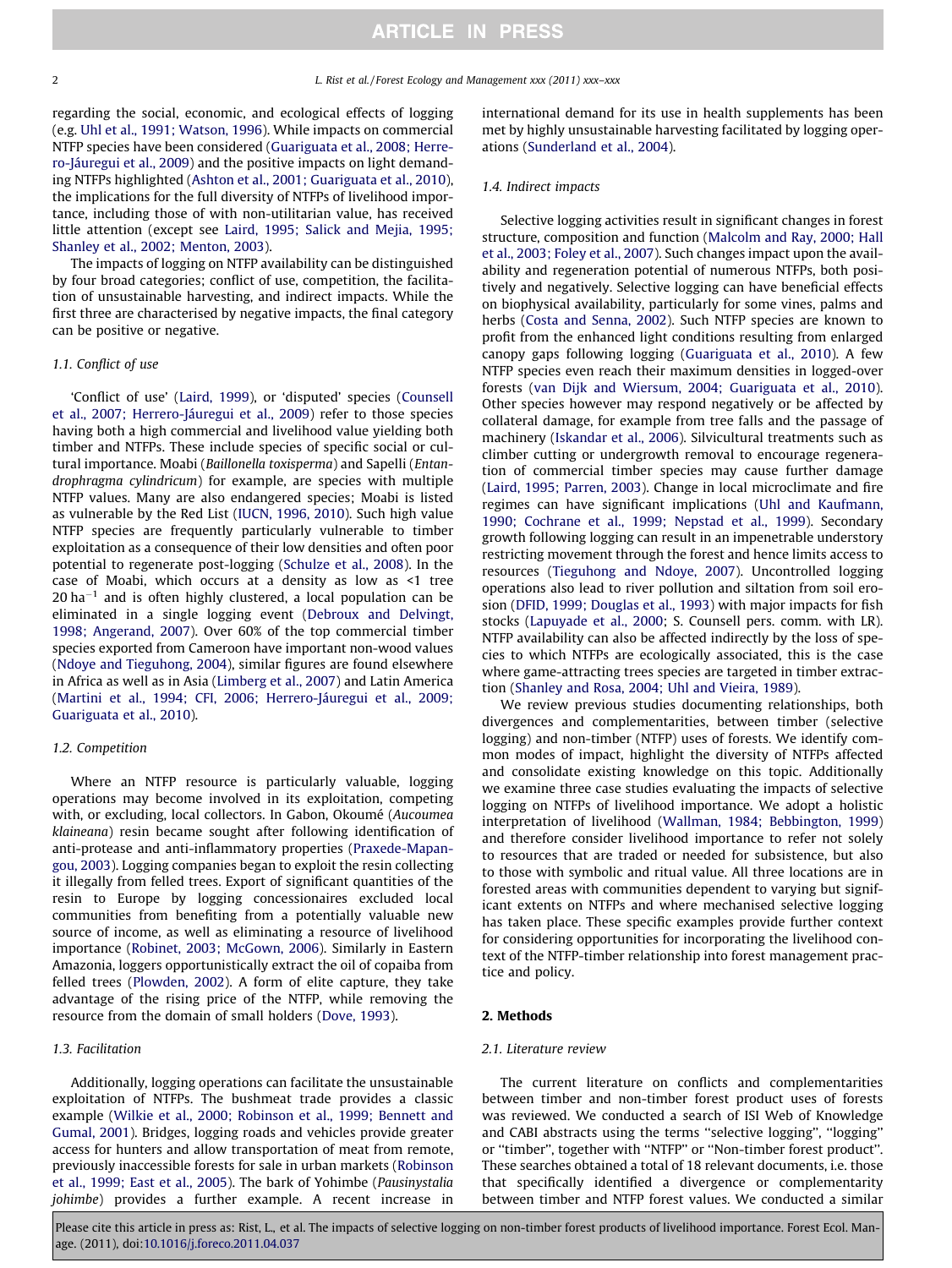search using Google Scholar and identified an additional 11 relevant articles within the first 50 records. Additionally we included nine articles identified as part of our background reading but not picked up in the searches that also specifically addressed this topic. This gave a total of 38 articles. Papers were reviewed for the nature (i.e. positive or negative) and mechanism of impact, type of logging (i.e. unplanned or predatory logging, conventional selective logging, or reduced-impact logging (RIL)) as well as the forest management system in operation (e.g. commercial concessions, community–company partnerships or community forestry). We also noted any quantification of identified impacts as well as the category of NTFP investigated and references to any species of threatened status. By way of the search method chosen we recognise that some studies investigating species-specific impacts of logging from the conservation perspective, for example the bushmeat literature, have been excluded but may nevertheless be of particular livelihood relevance.

## 2.2. Study sites

We draw on data from three case studies to complement the literature review. Research projects in East Kalimantan in Indonesia; southeast Cameroon and Para state in Brazil investigated the impacts of commercial logging activities on forest dependent communities as part of broader research activities. We use previously unpublished material from these studies to highlight specific details regarding the qualitative and quantitative impacts of logging on livelihoods. These three case studies represent forestry models common in the tropics (commercial concessions and company– community partnerships) and were the sole examples available to us that offered quantitative data on this topic.

### 2.2.1. Ipixuna, Brazil

Located in the eastern Amazonian region of Para, this area is inhabited by caboclo communities engaged in river-based trade. These communities possess informal land tenure and previously functioned in a largely subsistence economy. In the 1980s, with the arrival of logging companies, many households sold large numbers of trees for cash. At the outset of logging, intensities of 1–2 high value trees per hectare were typical. With repeated logging events companies removed an increasing number of species as well as trees of smaller diameters. Concordantly communities requested assistance from researchers in understanding the impact of these sales [\(Shanley et al., 2002](#page-11-0)). Over a ten-year period (1993–2003) encompassing successive logging events, the consumption of NTFPs described as being of greatest local value was recorded annually by 30 families using a combination of daily diaries, interviews and participant observation and recall. We use mean household consumption of a subset of two of these species to gauge impacts of logging on NTFP availability; ''Piquiá'', Caryocar villosum, a nutritious fruit and ''Veado'', Mazama sp. (deer). Piquiá is one of the most important fruits for forest communities throughout Brazilian Amazonia and veado a primary source of protein ([Menton, 2003\)](#page-11-0) (See [Shanley, 2000](#page-11-0) for further methodological details).

## 2.2.2. Zega, Cameroon

The village of Zega is located in an active forest management unit (FMU 10-063) within a commercial concession in Southeast Cameroon. This area has experienced multiple logging events since the 1970's. Two dominant indigenous ethnic groups inhabit the area; the Bantus, a predominantly farming population and the Baka and Ba'Kola who are primarily hunter-gatherers. Between 2005 and 2006 a Rapid Rural Appraisal (RRA) evaluated community perceptions of change in the availability of NTFPs as a consequence of a logging event that had taken place a year previously. Community

members identified important species in two categories; plant and animal-based NTFPs, and reported on the availability of these prior to and after the logging event. Groups also identified underlying drivers of change (see [Tieguhong and Ndoye, 2007](#page-11-0) for further details on the methodology used).

## 2.2.3. Malinau, Indonesia

Malinau is a heavily forested region in Kalimantan, Indonesian Borneo. The region has been divided into logging concessions but the extreme nature of the terrain has in many cases led to incomplete exploitation and much remote forest remains outside of the range of commercially viable extraction ([Barr et al., 2001](#page-10-0)). In 1999 and 2000 a CIFOR team worked with seven indigenous communities (the Punan and the Merap) to examine the livelihood importance of different species, locations and landscape properties using participatory resource mapping, focus group discussions, household surveys and interviews. As part of these activities, the team recorded information on the uses of specific species and scored the value of logged and unlogged forest. The team also recorded community perceptions of the impacts of logging on access to, and use of, forest resources (for full methods see [Sheil et al.,](#page-11-0) [2003](#page-11-0)).

## 3. Results

## 3.1. Literature review: divergences and complementarities between timber and non-timber uses of forests

A total of 38 articles were included in the review ([Table 1\)](#page-3-0); two (5%) documented positive impacts from logging, two (5%) no impact, three (8%) both positive and negative impacts and 31 (82%) highlighted negative impacts from logging. The two highlighting positive impacts provided quantitative accounts of an increase in NTFP availability. [Ashton et al. \(2001\)](#page-10-0) found that a rattan (C. zeylanicus) increased in stem density from 2 to over 10 stems ha<sup>-1</sup> following selective logging, and [Salick and Mejia \(1995\)](#page-11-0) documented % increases in NTFP species across 15 use categories. Two studies provided qualitative reports of positive impacts or highlighted such findings from elsewhere in more general discussion [\(Dickinson and Putz, 1992; Guariguata et al., 2010\)](#page-10-0). Aside from [Salick and Mejia's \(1995\)](#page-11-0) study, all of those documenting positive impacts focused on species that respond positively to increasing light. Additionally these examples focused on a single species, or small subset of species, many of which were NTFPs of commercial value rather than subsistence resources (e.g. [Dickinson](#page-10-0) [and Putz, 1992; Ashton et al., 2001; Guariguata et al., 2010\)](#page-10-0). Two explicit impact studies found no negative effect of logging on NTFPs. [Romero \(1999\)](#page-11-0) looked at the impacts of RIL in Costa Rica on epiphytes nine years following logging. [Menton et al. \(2009\),](#page-11-0) in considering the impacts of company–community logging contracts on livelihoods, reported no significant decline in game captures or annual forest fruit harvests. However, this study was of short-term duration and communities anticipated future decline in game capture.

Of the 31 'negative' examples 27 demonstrated or made reference to examples of negative impacts on the availability of, or access to, NTFPs of livelihood importance in a purely qualitative manner. However several also qualified these reports by identifying opportunities for enhanced compatibility and concluded with positive statements regarding overall compatibility between timber and non-timber uses [\(D'Silva and Appanah, 1993; Karsenty](#page-10-0) [and Gourlet-Fleury, 2006; Guariguata et al., 2009, 2010\)](#page-10-0). In terms of the mechanisms behind these negative impacts; 22 examples (50%) were recorded of indirect impacts of logging, 17 cases (40%) of conflict of use, two cases (5%) of competition and two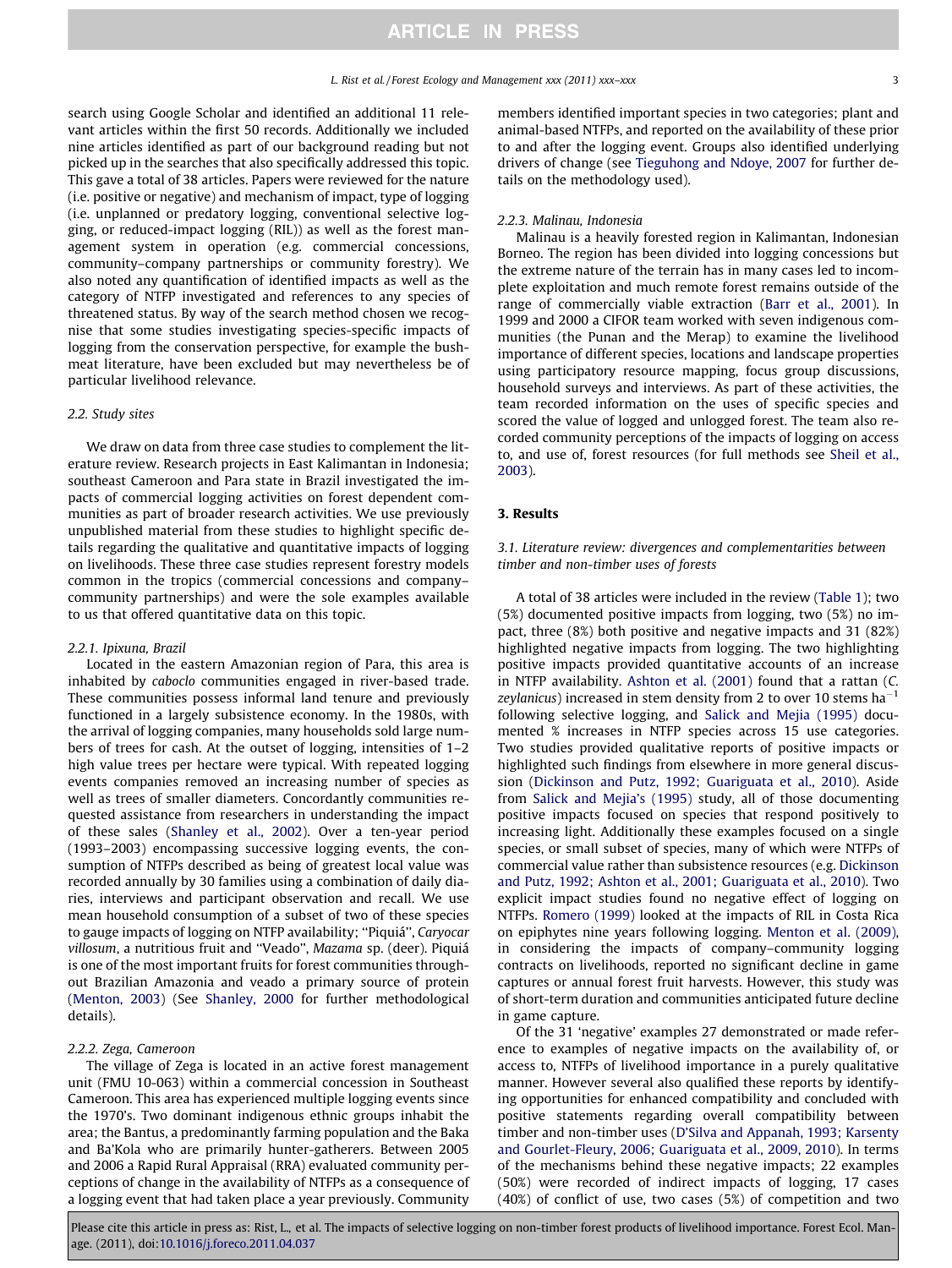## Table 1

<span id="page-3-0"></span>

| References                                                 | Mechanism of impact<br>(positive or negative)                                         | Location                        | Quantification of impact                                                                                                                                            | Form of logging<br>(intensity)                                                                                         | Tenure/management<br>system                                                                                                                                           | Livelihood or<br>commercial<br>importance               | Species (NTFP/use)                                                                                                                                                                                                                                                             |
|------------------------------------------------------------|---------------------------------------------------------------------------------------|---------------------------------|---------------------------------------------------------------------------------------------------------------------------------------------------------------------|------------------------------------------------------------------------------------------------------------------------|-----------------------------------------------------------------------------------------------------------------------------------------------------------------------|---------------------------------------------------------|--------------------------------------------------------------------------------------------------------------------------------------------------------------------------------------------------------------------------------------------------------------------------------|
| Latin America<br>Guariguata et al. $(2008)$ Indirect $(-)$ |                                                                                       | Guatemala, No<br><b>Bolivia</b> |                                                                                                                                                                     | RIL, certified (2-<br>$3 \text{ m}^3$ ha <sup>-1</sup> in<br>Guatemala, logging<br>intensity not given for<br>Bolivia) | Community forestry<br>(Guatemala), extractivist<br>communities where<br>timber harvest rights were<br>imposed on top of existing<br>traditional property<br>(Bolivia) | Commercial,<br>harvesting supports<br>livelihoods       | Xate (Chamaedorea spp.) (leaves),<br>Brazil nut (Bertholletia excelsa) (nuts) <sup>b</sup>                                                                                                                                                                                     |
| Guariguata et al. $(2009)$ Indirect $(-)$                  |                                                                                       | <b>Bolivia</b>                  | 63 trees damaged but impact<br>on nut yield not assessed,<br>assessment made 5 months<br>after logging                                                              | RIL, certified (4-<br>$5 \text{ m}^3 \text{ ha}^{-1}$ )                                                                | Private timber<br>concessions                                                                                                                                         | Commercial,<br>harvesting supports<br>local livelihoods | Brazil nut (Bertholletia excelsa) (nuts) <sup>b</sup>                                                                                                                                                                                                                          |
| Herrero-Jáuregui et al.<br>$(2009)^{a}$                    | Conflict of use $(-)$ ,<br>indirect $(-)$                                             | <b>Brazil</b>                   | No                                                                                                                                                                  | Selective                                                                                                              | Commercial extraction,<br>tenure status not specified                                                                                                                 | Livelihood and<br>commercial                            | Dipteryx odorata, Tabebuia serratifolia,<br>Tabebuia impetiginosa, and Hymenaea<br>courbaril (bark, seeds), and conflict of<br>use potential for 54 timber species                                                                                                             |
| <b>Menton</b> (2003)                                       | Conflict of use $(-)$ ,<br>Competition $(-)$ ,<br>Indirect $(-)$                      | <b>Brazil</b>                   | 86% decline in forest-gate<br>value of fruits and nuts,<br>hunting rates declined by 62%<br>(community estimate),<br>assessment 6 years after<br>logging)           | Conventional                                                                                                           | Extractive reserve<br>(logging occurred prior to<br>reserve demarcation)                                                                                              | Livelihood                                              | Multiple species (11 fruits, 17 game)                                                                                                                                                                                                                                          |
| Menton et al. (2009)                                       | Multiple (no impact on Brazil<br>NTFPs, logging raised<br>annual household<br>income) |                                 | Yes, no significant differences<br>in game captures and fruit<br>harvests                                                                                           | RIL (13–18 m <sup>3</sup> ha <sup>-1</sup> )                                                                           | Company-community<br>partnership                                                                                                                                      | Livelihood                                              | Multiple species (including Piquiá (C.<br>villosum), Jutai (Hymanaea intermedia),<br>and Jatobá (Hymanaea courbaril))<br>(fruits and game)                                                                                                                                     |
| Osborne and Kiker<br>(2005)                                | Indirect $(-)$                                                                        | Guyana                          | No                                                                                                                                                                  | Not specified                                                                                                          | Commercial concession                                                                                                                                                 | Livelihood                                              | Nibbi (Heteropsis flexuosa), (liana)                                                                                                                                                                                                                                           |
| Rockwell et al. (2007a)                                    | Indirect $(-)$                                                                        | <b>Brazil</b>                   | No                                                                                                                                                                  | RIL, Certified<br>$(7.9 \text{ m}^3 \text{ ha}^{-1})$                                                                  | Community forestry                                                                                                                                                    | Livelihood                                              | Brazil nut <sup>b</sup> , rubber, copaiba (Copaifera<br>spp.) and Andiroba (Carapa spp.)<br>(edible oil)                                                                                                                                                                       |
| Rockwell et al. (2007b)<br>Romero (1999)                   | Not specified $(-)$<br>No impact                                                      | <b>Brazil</b><br>Costa Rica     | No<br>No change in epiphyte biomass<br>between logged and control<br>plots, assessment 9 years after<br>logging                                                     | RIL, certified<br>RIL                                                                                                  | Community forestry<br>Commercial concessions<br>(in partnership with)<br>research organisation)                                                                       | Livelihood<br>Commercial                                | Not specified<br>Mosses (Pilotrichella fexilis,<br>Phyllogonium viscosum, Zelometeorium<br>sp. and Squamidium leucotrichum),<br>liverworts (Frullania convoluta,<br>Frullania spp.), and lichens (Usnea spp.)<br>(epiphyte biomass for ornamental and<br>horticulture markets) |
| Salick and Mejia (1995) Indirect $(+$ and $-)$             |                                                                                       | Nicaragua                       | Useful plant density increased<br>from 37 ( $\pm$ 13) plants/10 m <sup>2</sup> to:<br>85 (±48) 1 year after logging,<br>and 50 $(\pm 10)$ 9 years after<br>logging. | Selective, with and<br>without Hutchinson<br>Liberation Silviculture<br>treatment                                      | Experimental plots                                                                                                                                                    | Multiple                                                | Multiple species                                                                                                                                                                                                                                                               |
| Shanley et al. (2002)                                      | Conflict of use $(-)$ ,<br>indirect $(-)$                                             | Brazil                          | No                                                                                                                                                                  | Selective                                                                                                              | Commercial logging in<br>communities with<br>informal land tenure                                                                                                     | Livelihood                                              | Multiple species including copaíba<br>(Copaifera spp.) (oil), maçaranduba<br>(Manilkara spp.) (latex)                                                                                                                                                                          |
| Shanley $(2000)a$                                          | Conflict of use $(-)$ ,<br>indirect $(-)$                                             | <b>Brazil</b>                   | Decline in average annual<br>household consumption of<br>game and fruit of 75%                                                                                      | Selective                                                                                                              | Commercial logging in<br>communities, predatory<br>extraction                                                                                                         | Livelihood                                              | Multiple species (fruits, fibers, game,<br>medicines)                                                                                                                                                                                                                          |
| Africa<br>Agom and Ogar (1994)<br>Cardoso $(2001)^a$       | Conflict of use $(-)$<br>Conflict of use $(-)$                                        | Nigeria<br>Congo                | No<br>No                                                                                                                                                            | Conventional<br>Conventional                                                                                           | Commercial concessions<br>Commercial concession                                                                                                                       | Livelihood<br>Livelihood                                | Ako (Brachystegia eurycoma) (seeds)<br>Moabi ( <i>B. toxisperma</i> ) <sup>b</sup> (oil)                                                                                                                                                                                       |

**RTICLE**  $\overline{z}$ **PRESSS** 

L. Rist et al. / Forest Ecology and Management xxx (2011) xxx–xxx

L. Rist et al. / Forest Ecology and Management xxx (2011) xxx-xxx

4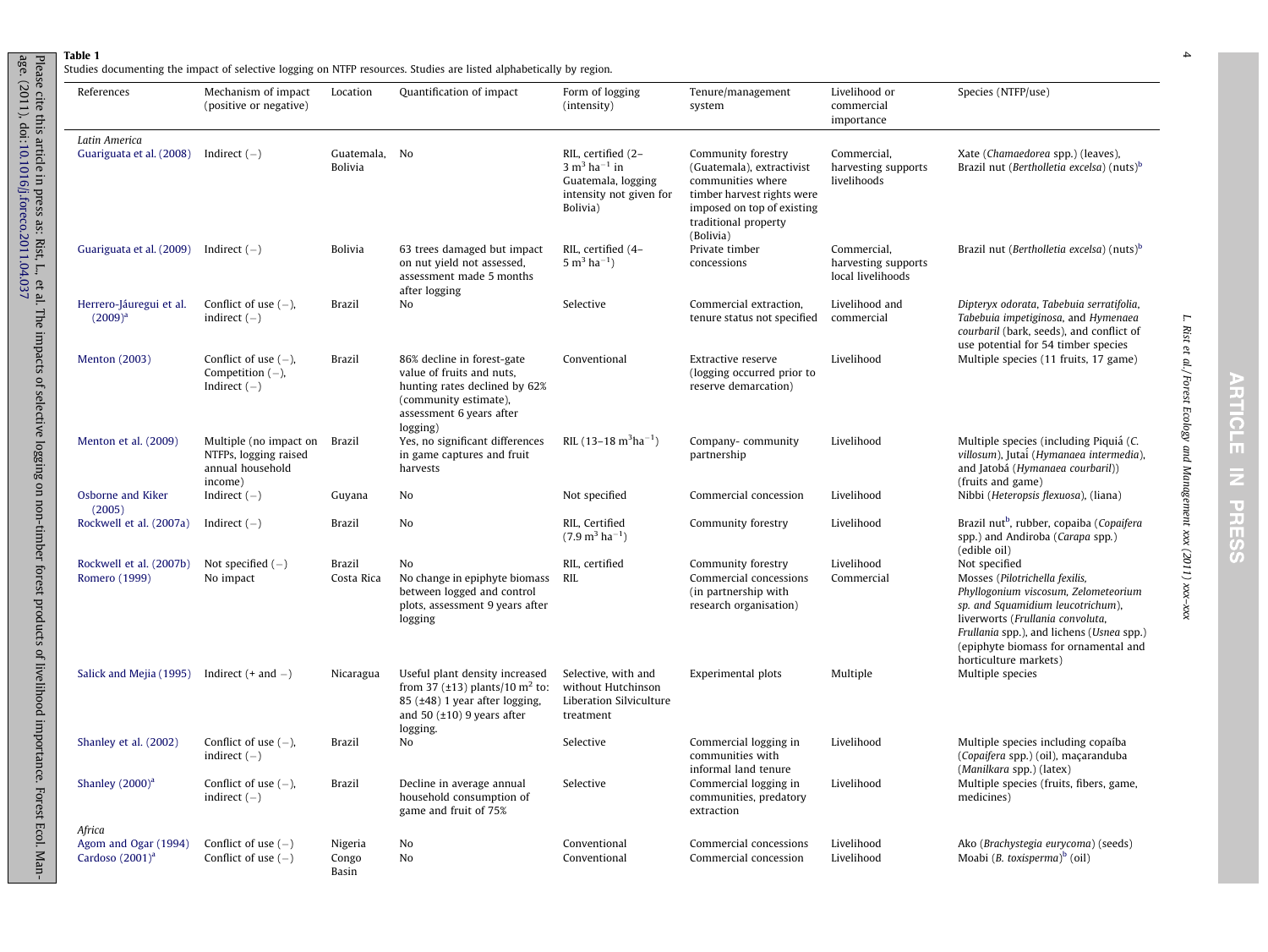<span id="page-4-0"></span>

|          | Karsenty and Gourlet-<br><b>Fleury</b> (2006)           | Conflict of use $(-)$                                       | Congo<br>Basin             | No                                                                                                                                                                                                         | Selective (up to<br>$14.7 \text{ m}^3 \text{ ha}^{-1}$ ) | Not specified                                      | Livelihood                      | Sapelli (E. cylindricum) and Ayous<br>(Triplochiton scleroxylon), Moabi (B.<br>toxisperma) (food)                                          |
|----------|---------------------------------------------------------|-------------------------------------------------------------|----------------------------|------------------------------------------------------------------------------------------------------------------------------------------------------------------------------------------------------------|----------------------------------------------------------|----------------------------------------------------|---------------------------------|--------------------------------------------------------------------------------------------------------------------------------------------|
|          | Laird $(1999)^a$                                        | Conflict of use $(-)$ ,<br>indirect $(-)$                   | Central<br>Africa          | No                                                                                                                                                                                                         | Selective                                                | Commercial concession                              | Livelihood                      | Multiple species                                                                                                                           |
|          | Laird $(1995)^{a}$                                      | Conflict of use $(-)$                                       | Central<br>Africa          | No                                                                                                                                                                                                         | Selective                                                | Commercial concession                              | Multiple                        | Multiple species                                                                                                                           |
|          | Lewis $(2001)^a$                                        | Conflict of use $(-)$                                       | Congo<br>Basin             | No                                                                                                                                                                                                         | Not given                                                | Commercial concession                              | Livelihood                      | Sapelli (E. cylindricum) <sup>b</sup> (bark and outer<br>trunk, Imbrasia caterpillars)                                                     |
|          | Praxede-Mapangou<br>$(2003)^{a}$                        | Conflict of use $(-)$ ,<br>competition $(-)$                | Gabon                      | No                                                                                                                                                                                                         | Selective                                                | Commercial concession                              | Livelihood                      | Okoumé (A. klaineana) <sup>b</sup> (resin)                                                                                                 |
|          | Russell and Sieber<br>(2005)                            | Conflict of use $(-)$                                       | Africa                     | No                                                                                                                                                                                                         | Not specified                                            | Not specified                                      | Livelihood                      | Not specified                                                                                                                              |
|          | Schneemann (1995)                                       | Conflict of use $(-)$                                       | Cameroon                   | 86% decline in oil harvest<br>(perception of change)                                                                                                                                                       | Conventional                                             | Commercial concessions                             | Livelihood                      | Moabi (B. toxisperma) (oil) <sup>b</sup>                                                                                                   |
|          | Sunderland et al.<br>(2005)                             | Facilitation $(-)$ ,<br>Indirect $(+)$                      | West/<br>Central           | No                                                                                                                                                                                                         | Selective                                                | Commercial concession,<br>artisanal logging        | Livelihood                      | Rattan (Laccosperma spp., Eremospatha<br>spp.) (fibre)                                                                                     |
|          |                                                         |                                                             | Africa                     |                                                                                                                                                                                                            |                                                          |                                                    |                                 |                                                                                                                                            |
|          | Sunderland et al.<br>$(2004)^{a}$                       | Facilitation $(-)$                                          | Central<br>Africa          | No                                                                                                                                                                                                         | Selective                                                | Commercial concession                              | Livelihood                      | Yohimbe (P. johimbe) (bark)                                                                                                                |
|          | van Dijk (1999)                                         | Indirect $(-)$                                              | Cameroon                   | No                                                                                                                                                                                                         | Selective                                                | Not specified                                      | Livelihood                      | Garcinia lucida (bark and seeds)                                                                                                           |
| S E Asia | Ashton et al. (2001)                                    | Indirect $(+)$                                              | Sri Lanka                  | C. zeylanicus (rattan) increased<br>in stem density from 2 stems<br>$ha^{-1}$ to over 10 stems $ha^{-1}$ ,<br>data not given for the other<br>two species, assessment made<br>up to 20 years after logging | Selective $(30 \text{ m}^3 \text{ ha}^{-1})$             | Commercial concessions,<br>government administered | Commercial                      | Rattan (Calamus zeylanicus) (leaves),<br>cardommon (Elettaria cardamomum<br>var. major) (seeds), fishtail palm<br>(Caryota urens) (leaves) |
|          | CFI (2006) <sup>a</sup><br>Dsilva and Appanah<br>(1993) | Conflict of use $(-)$<br>Not specified $(-)$                | Cambodia<br>Malaysia       | No<br>Value of NTFPs from forest<br>declined by 50 dollars<br>$ha^{-1}$ yr <sup>-1</sup> in a 70 yr rotation<br>cycle                                                                                      | Not specified<br>Not specified                           | Not specified<br>Not specified                     | Livelihood<br>Not specified     | Dipterocarpus alatus <sup>b</sup> (resin)<br>Not specified                                                                                 |
|          | Sist et al. (1998)                                      | Indirect $(-)$                                              | Indonesia                  | No                                                                                                                                                                                                         | RIL                                                      | Commercial concession                              | Not specified                   | Not specified                                                                                                                              |
|          | Van Valkenburg (1997)<br>Van Valkenburg<br>(1999a)      | Indirect $(-)$<br>Conflict of use $(-)$ ,<br>Indirect $(-)$ | Indonesia<br>Indonesia     | No<br>No                                                                                                                                                                                                   | Selective<br>Not specified                               | Commercial concessions<br>Not specified            | Livelihood<br>Livelihood        | Multiple<br>Multiple                                                                                                                       |
|          | Van Valkenburg<br>(1999b)                               | Conflict of use $(-)$ ,<br>Indirect $(-)$                   | Indonesia                  | No                                                                                                                                                                                                         | Selective                                                | Not specified                                      | Not specified                   | Multiple species                                                                                                                           |
| Other    |                                                         |                                                             |                            |                                                                                                                                                                                                            |                                                          |                                                    |                                 |                                                                                                                                            |
|          | de Beer and<br>Zakharenkov (1999)                       | Indirect $(-)$                                              | Russia                     | No                                                                                                                                                                                                         | Not given                                                | Not given                                          | Livelihood                      | Multiple species                                                                                                                           |
|          | Melick et al. (2007a)                                   | Indirect $(-)$                                              | China                      | No                                                                                                                                                                                                         | Conventional                                             | Commercial concessions                             | Livelihood                      | Bamboo (Tricholoma matsutake)<br>(construction), Mushrooms (Cordyceps<br>sinensis) (marketable products)                                   |
|          | Melick et al. (2007b)                                   | Indirect $(-)$                                              | China                      | No                                                                                                                                                                                                         | Conventional                                             | Commercial concessions                             | Livelihood                      | Multiple species                                                                                                                           |
| Global   | Dickinson and Putz<br>(1992)                            | Indirect $(+)$                                              | <b>Tropics</b>             | No                                                                                                                                                                                                         | Not specified                                            | Not specified                                      | Commercial                      | Rattan                                                                                                                                     |
|          | Grainger (1999)<br>Guariguata et al. (2010)             | Not specified $(-)$<br>Conflict of use $(-)$ ,              | <b>Tropics</b><br>Multiple | No<br>No                                                                                                                                                                                                   | Not specified<br>Mechanised selective                    | Not specified<br>Multiple                          | Not specified<br>Commercial and | Not specified<br>Multiple                                                                                                                  |
|          | Putz et al. (2001)                                      | Indirect $(-$ and $+)$<br>Indirect $(-)$                    | <b>Tropics</b>             | No                                                                                                                                                                                                         | logging<br>Not specified                                 | Not specified                                      | livelihood<br>Not specified     | Game species                                                                                                                               |

<sup>a</sup> Studies found in background reading but not identified in database searches.<br><sup>b</sup> Timber species identified as vulnerable or endangered ([IUCN,](#page-10-0) 1996).

L. Rist et al. / Forest Ecology and Management xxx (2011) xxx–xxx

L. Rist et al./Forest Ecology and Management xxx (2011) xxx-xxx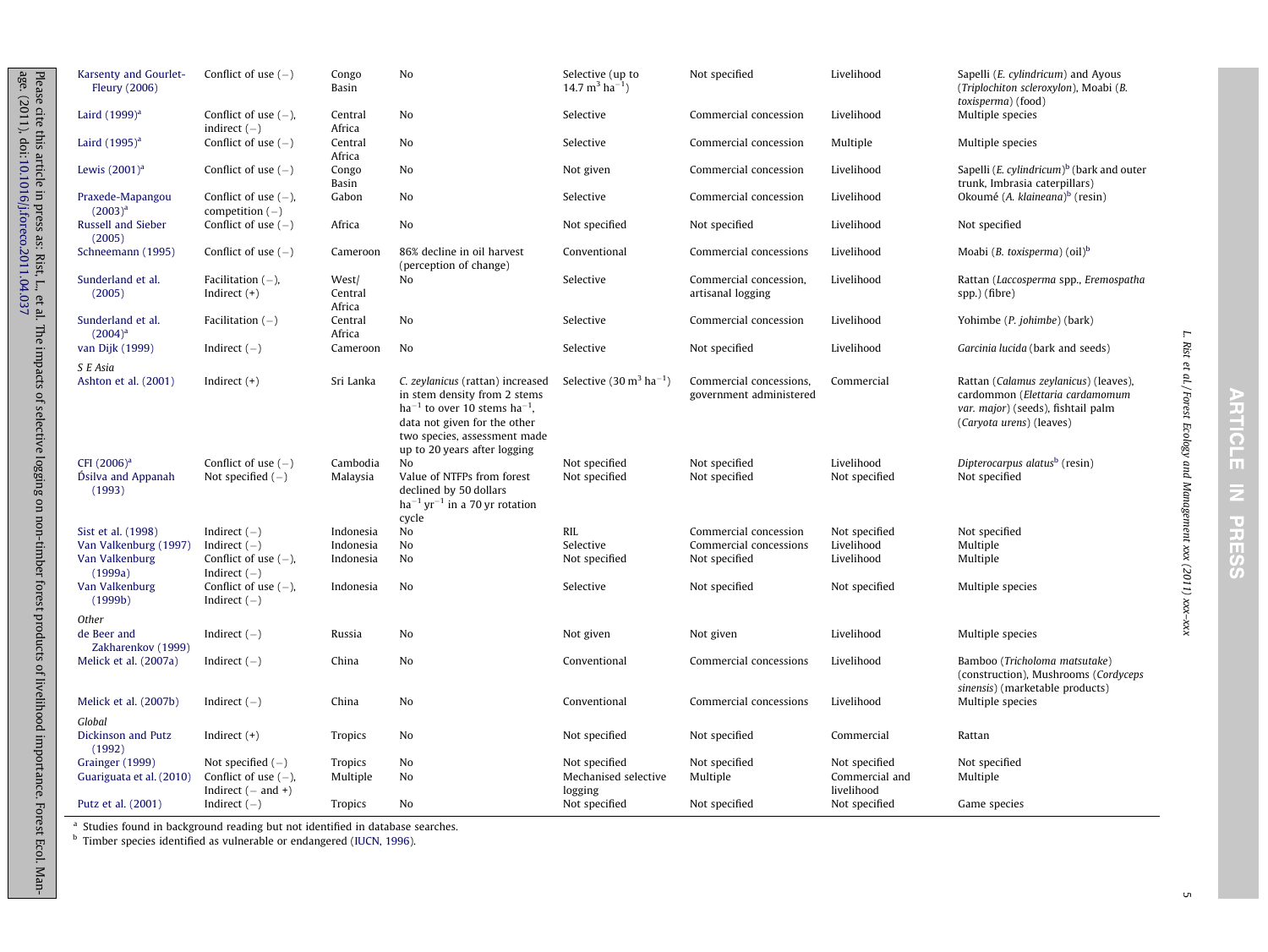(5%) of facilitation. Many studies noted more than one mode of impact. Indirect impacts included mechanical damage [\(Menton,](#page-11-0) [2003; Rockwell et al., 2007a; Guariguata et al., 2008; Menton](#page-11-0) [et al., 2009\)](#page-11-0), river pollution ([Van Valkenburg, 1997; de Beer and](#page-12-0) [Zakharenkov, 1999](#page-12-0)) and fire ([Van Valkenburg, 1997, 1999b;](#page-12-0) [Shanley, 2000; Shanley et al., 2002\)](#page-12-0).

The six remaining 'negative' studies provided a quantitative assessment of impacts; either in terms of the extent of change in NTFP availability, or its translation into reduced food security, loss of income or other livelihood assets. [Shanley \(2000\)](#page-11-0) reported a decline in average annual household consumption of game and fruit by approximately 75% 6 years following logging and related fire in Brazil. [Menton \(2003\)](#page-11-0) reported a decline in fruit and nut harvests following logging with a reduction in forest-gate value of 86% and declines in hunting rates of 62%. [Schneemann \(1995\)](#page-11-0) reported a 86% decline in oil harvest following exploitation of Moabi (B. toxisperma) in East Cameroon. [D'Silva and Appanah \(1993\)](#page-10-0) forecasted a 50% decline in the value of NTFPs after simulating a 70-year rotation cycle in Indonesia. [Guariguata et al. \(2009\)](#page-10-0) recorded the number of Brazil nut trees damaged but did not present information on the implications for nut yield.

The studies reviewed covered both commercial logging concessions as well as community forestry models (independent community logging and company partnerships) but many investigations did not provide sufficient details to allow an assessment of the relationship between the harvesting model or form of forest management and existence or degree of livelihood impact. Twelve studies dealt with Latin America, 12 with Africa, seven with South East Asia, three with other locations and four were global in reference.

In terms of factors influencing the degree of impact or extent of compatibility, [Guariguata et al. \(2008\)](#page-10-0) found that incompatibility and severe impacts were avoided as a result of temporal, spatial, and social segregation of timber and NTFP extraction activities, the presence of well-defined land tenure systems and, specifically with conflict of use, through legislation. Skill and knowledge of logging teams was identified as an additional influence in the review; [Romero \(1999\)](#page-11-0) cited carefully controlled logging by highly trained workers as responsible for minimal impacts in Costa Rica. The intensity of logging activities has been identified as key by several authors ([Romero, 1999; Rockwell et al., 2007b; Guariguata et al.,](#page-11-0) [2008, 2009\)](#page-11-0), yet no quantitative investigation of this influence was found in the examples reviewed.

Several studies reported specific complementarities between timber and non-timber uses; for example in raising local income levels ([Menton et al., 2009\)](#page-11-0) but in general there was little focus on non-ecological aspects of compatibility in the studies we reviewed. However, such influences were clear where particular studies provided variation in governance and/or management characteristics within a single geographic location. For example, [Menton \(2003, 2009\)](#page-11-0) looked at impacts in two extractive reserves in Para, Brazil. The first documented conflict of use, competition and indirect impacts occurring from logging carried out prior to designation of reserve status. The second was an example of a progressive project based on company–community logging contracts. In the first study, impacts on NTFPs were severe, in the second resources were unaffected. Similarly [Guariguata et al. \(2008\)](#page-10-0) provided a further informative contrast to her 2003 study, an example where community-favourable governance was associated with a higher degree of compatibility.

#### 3.2. Case studies

#### 3.2.1. Ipixuna, Brazil

Until the late 1970's small-scale loggers extracted only select, high value timber (2–10 species) in this region. During the late 1980's and 1990's, with decreasing quantities of the top timber species available, logging companies began to exploit a wider range of species rising ultimately to approximately 50. Lacking market information, cash-poor families readily sold to loggers and beginning in the late 1980's and 1990's, timber extraction became predatory and company–community interactions paternalistic. Logging had a significant direct and indirect impact on community fruit consumption (Table 2); fruit trees were negatively affected not only by selective logging events but also by associated fire. As the number of species extracted increased, the impact on NTFP consumption rose. During the time frame prior to 1993, community members commented that game capture was relatively high with consumption of fruits relatively stable. However, as logging intensified and became more frequent, the community experienced impacts across a range of NTFPs. Between 1993 and 2004, of a sample of approximately 150 Piquiá trees, over 60% were extracted by loggers from the study communities. In 1993, after five selective logging events, villagers consumed an average of 93 Piquiá fruits per family. In 2003, following eight additional logging events of various intensities and duration as well as related fire in 1997, this had fallen to 15 fruits per family. In 1993, families consumed 14.3 kg of veado (deer) captured from within the community. In 2003 while the total amount was similar, game was captured from distances of 3–5 km outside of the community area within the forest of neighbouring ranches.

#### 3.2.2. Zega, Cameroon

Focus groups identified 38 NTFPs of livelihood importance, including 16 game species. The availability of two of these, the

|--|--|

Percentage change in availability of valued NTFP plant species following 10 years of logging in three communities in Eastern Amazonia, Brazil. Uses include food, construction, technology, medicinal, commerce, wildlife food (i.e. attracts game) and spiritual/other. % Change calculated from maps and inventories of key economic species and data from household surveys of NTFP consumption.

| Mechanism of impact | Species (local name)           | Primary local use (total number of livelihood<br>uses given in brackets) | % Change |
|---------------------|--------------------------------|--------------------------------------------------------------------------|----------|
| Conflict of use     | Endopleura uchi (Uxi)          | Food, wildlife food (5)                                                  | $-83$    |
|                     | Platonia insignis (Bacuri)     | Food, home construction (5)                                              | $-81$    |
|                     | C. villosum (Piquiá)           | Food, canoe building (4)                                                 | $-63$    |
|                     | Lecythsis pisonis (Sapucaia)   | Food, wildlife food, medicinal (5)                                       | $-75$    |
|                     | Virola micheli (Ucuúba)        | Medicinal, construction (3)                                              | $-65$    |
|                     | Dipteryx odorata (Cumaru)      | Medicinal, construction (3)                                              | $-70$    |
|                     | Copaifera spp. (Copaíba)       | Medicinal (4)                                                            | $-75$    |
|                     | Carapa guianensis (Andiroba)   | Medicinal (4)                                                            | $-80$    |
| Indirect            | Heteropsis spp. (CipoTtitica)  | Construction and technology (4)                                          | $-75$    |
|                     | Hymenaea parvifolia (Jutaí)    | Wildlife food, construction (4)                                          | $-70$    |
| Competition         | Manilkara huberi (Macaranduba) | Construction (5)                                                         | $-75$    |
|                     | Eschweileracoriaceae (Maturi)  | Construction (5)                                                         | $-60$    |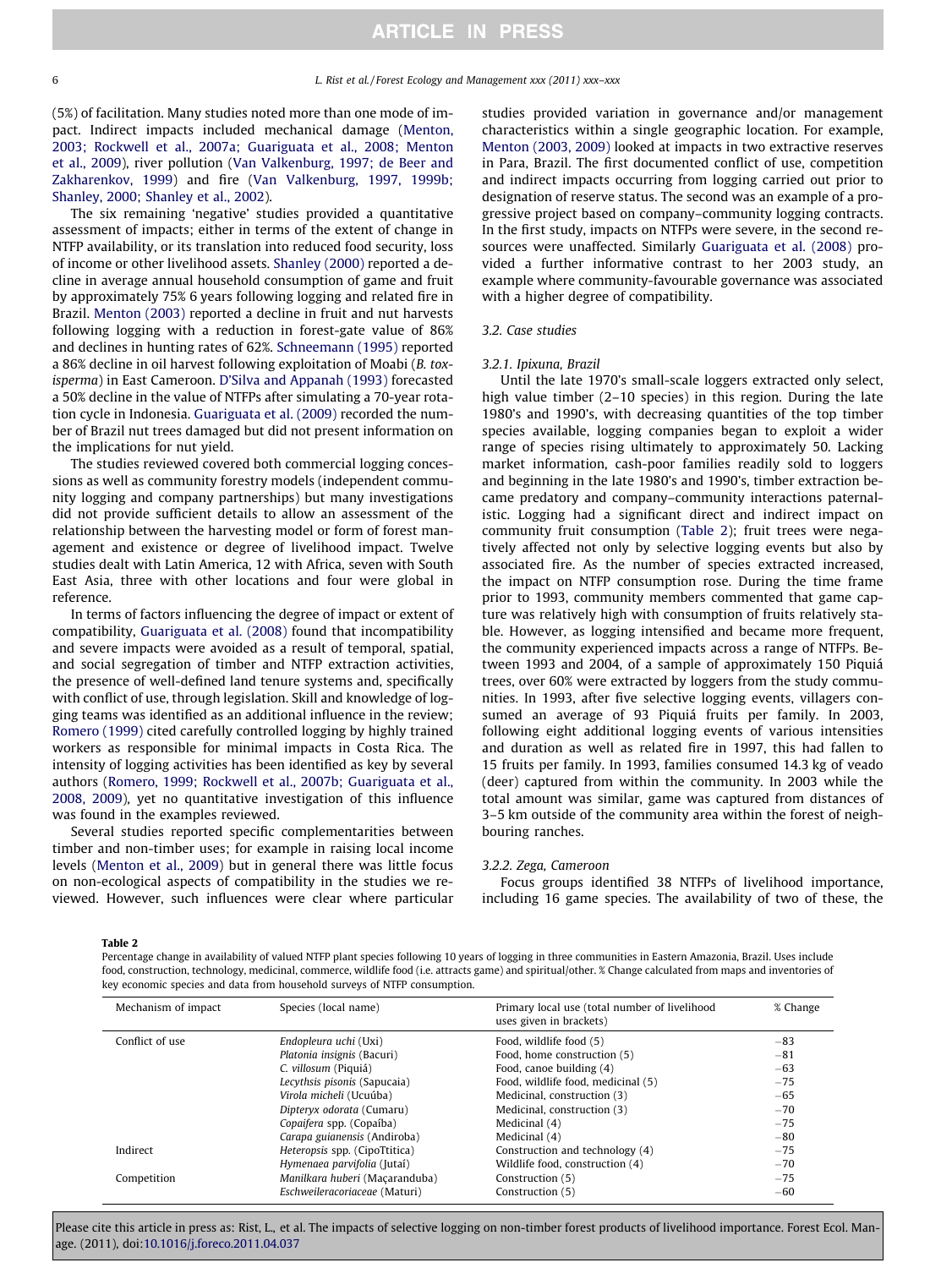light demanding species of Aframomum and rattan, were reported to have increased as a consequence of microhabitat changes associated with logging. Communities identified that roads and trails created by the passage of logging vehicles led to increased light availability favouring the growth of these species. The remaining 36 NTFPs (including conflict of use species) were negatively affected by logging, many substantially (Table 3). Damage associated with the passage of heavy machines and reduced accessibility due to the subsequent growth of dense thickets of the thorny Marantaceae (Haumania danckelmanniana) were frequently cited as causal factors. For several species their declining abundance was masked by increased collection effort, often in response to rising local demand associated with logging camps. For example, while logging damage reduced the availability of Gnetum spp. and Irvingia spp., monthly collection increased dramatically in 2005 (Table 3). Harvested insects, particularly Imbrasia sp. caterpillars, were negatively affected as a result of the removal of their host trees (mahogany or sapelli (Entandrophragma spp.)). Seventeen of eighteen game species were considered to have declined dramatically; some formerly commonly exploited species were not encountered at all subsequent to the logging activities of 2005 (Table 3). Local people considered decline in game availability to be a consequence of increased hunting pressure, rather than from ecological change resulting from logging operations. Despite detrimental impacts on game, villagers indicated that the most damaging impact of logging on their livelihoods resulted from exploitation of timber species also directly valued for NTFPs.

#### 3.2.3. Malinau, Indonesia

In scoring exercises local people considered unlogged forest the most important land type while logged forest was given a low preference for nearly all use categories ([Table 4](#page-7-0)). Many use categories were reported to be affected by understory cutting, including medicinal plants, game, and materials needed for basketry and cordage. After logging people stated that physical accessibility was impaired by fallen branches and thick, often spiny, regrowth. Traded NTFPs made a major contribution to income in Malinau. For example, Eaglewood or 'gaharu' (Aquilaria spp.), valued for its resin, provides significant cash income [\(Wollenberg, 2001](#page-12-0)). Within concessions these trees became open to destructive harvesting by outsiders including forest concession workers and inventory teams who destroyed many trees in their search for gaharu. Availability of this resource was virtually eliminated following logging. 'Bearded' pig (Sus barbatus), considered the most important source of animal protein, was said to be significantly reduced in abundance in logged areas. Many highly valued fish species declined, notably two river carp (Tor tambra and T. tambroides spp.) ([Sheil et al.,](#page-11-0) [2006](#page-11-0)). Key emergency forest foods such as hill sago (Eugeissona utilis and Arenga undulatifolia) were also impacted. Eugissonia, the most important sago grows along the same ridges that are commonly used for extraction therefore machinery and trails lead to heavy damage of this resource [\(Meijaard et al., 2005; Sheil et al.,](#page-11-0) [2006](#page-11-0)). Value scoring exercises showed that the communities valued a great many species that had little if any direct value for trade or subsistence [\(Sheil et al., 2006](#page-11-0)). A number of these, like clouded

#### Table 3

Percentage change in availability of valued NTFP plant species following logging in Zega, Cameroon. Uses include food, construction, technology, medicinal, commerce, wildlife food (i.e. attracts game) and spiritual/other. % Change calculated from recall data on average quantities collected and consumed and/or sold prior to and after logging in 2005.

| Mechanism of impact          | Species (Local/trade name)                       | Primary local use         | % Change            |
|------------------------------|--------------------------------------------------|---------------------------|---------------------|
| Conflict of use              | Entandrophragma sp. (e.g. Sappelli) <sup>a</sup> | Medicinal                 |                     |
|                              | Triplochiton scleroxylon (Ayous) <sup>b</sup>    | Food, commerce            |                     |
|                              | Mielicia excelsa (Bangui, Iroko)                 | Medicinal                 |                     |
|                              | Khaya spp. (Deke, Acajou) <sup>a</sup>           | Medicinal                 |                     |
| Indirect                     | Aframomum spp. (Tondo)                           | Commerce                  | $+100$              |
|                              | Calamus deërratus (Rattan)                       | Technology                | $+40$               |
|                              | Discorea spp. (Wild yams)                        | Food                      | $-80$               |
|                              | Annonidium mannii (Wild corossolier)             | Food, commerce            | $-50$               |
|                              | Pogo oleosa (Kana)                               | Food, commerce            | $-50$               |
|                              | Xanthosoma sagittifolium (Wild cocoyams)         | Food                      | $-75$               |
|                              | Termitomyces spp. (Mushrooms)                    | Food, commerce            | $-50$               |
|                              | Imbrasia spp. (Caterpillars)                     | (Consumption, sale)       | $-93$               |
|                              | Achatina spp. (Snails)                           | (Consumption, sale)       | $-80$               |
|                              | Irvingia spp. (Payo, Pekie)                      | Food, commerce            | $+55c$              |
|                              | Ricinodendron heudelottii (Njansang)             | Food, commerce            | $+275$ <sup>c</sup> |
|                              | Raphia hookeri (Raphia)                          | Technology, food          | $+50c$              |
|                              | Maranthochloa spp. (Marantacées)                 | Technology                | $+60c$              |
| Facilitation                 | Gnetum spp. (Koko)                               | Food, commerce            | $+100$              |
| Facilitation and competition | Cephalophus spp. (Duiker)                        | Food, commerce            | $-95$               |
|                              | Atherurus africanus (Porcupine)                  | Food, commerce            | $-95$               |
|                              | Manis tricuspis (Pangolin)                       | Food, commerce            | $-94$               |
|                              | Tragelaphus euryceros (Bongo)                    | Food, commerce            | $-92$               |
|                              | Viverra civetta (Civet)                          | Food, commerce            | $-94$               |
|                              | Cercopithecus spp. (Monkey)                      | Food, commerce            | $-93$               |
|                              | Python sebae (Boa)                               | Food, commerce            | $-100$              |
|                              | Gorilla gorilla (Gorilla)                        | Food, commerce            | $-100$              |
|                              | Tronyx sp. (Tortoise)                            | Food, medicinal           | $-90$               |
|                              | Manis gigantea (Giant pangolin)                  | Food, commerce, medicinal | $-100$              |
|                              | Loxodonta africana cyclotis (Forest Elephant)    | Food, commerce, medicinal | $-100$              |
|                              | Potamochoerus porcus (Bush pig)                  | Food, commerce            | $-100$              |
|                              | Varanus niloticus (Water monitor)                | Food, commerce, medicinal | $-92$               |
|                              | Crocodylus niloticus (Crocodile)                 | Food, commerce            | $-92$               |
|                              | Bitis gabonica (Gaboon Viper)                    | Food, commerce            | $-100$              |
|                              | Piper guineensis (Bush pepper)                   | Food, commerce            | None                |
|                              | Honey                                            | Food, commerce            | None                |

<sup>a</sup> Timber species identified as vulnerable.

Timber species identified lower risk concern [\(IUCN, 1996\)](#page-10-0).

Species negatively affected but impact masked by increased collection effort.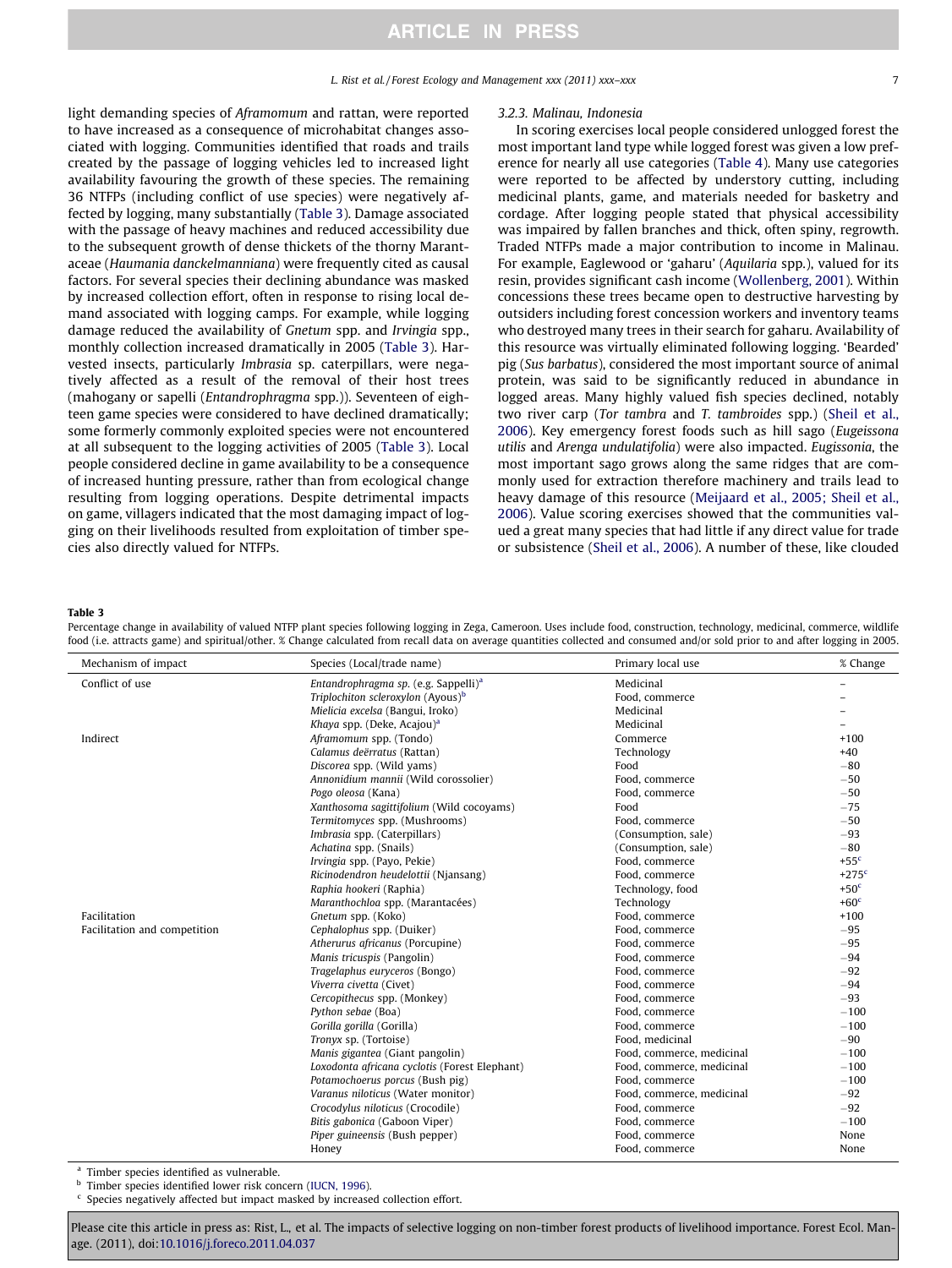|                 |                                                                     |                 | <b>ARTICLE</b>                  |
|-----------------|---------------------------------------------------------------------|-----------------|---------------------------------|
|                 |                                                                     |                 | L. Rist et al./Forest Ecology a |
|                 | $\begin{array}{cc} 12.71 \\ 23.61 \\ 13.68 \\ 19.32 \end{array}$    | 100             |                                 |
|                 | 8.41<br>15.34<br>18.19<br>23.81                                     | 100             |                                 |
|                 | 7.25<br>11.75<br>15.57<br>28.96                                     | 100             |                                 |
|                 | $4.93$<br>9.14<br>13.71<br>28.71                                    | 100             |                                 |
|                 | 8.43<br>7.07<br>12.36<br>36.36                                      | 100             |                                 |
|                 | $9.96$<br>$26.82$<br>$12.14$<br>$20.75$                             | $\overline{00}$ |                                 |
|                 | 5.86<br>15.64<br>14.68<br>24.79                                     | 100             |                                 |
|                 | $\begin{array}{cc}\n 15.89 \\ 35.57 \\ 10.14 \\ 9.32\n \end{array}$ | 100             |                                 |
| 5.11<br>4.75    | 14.57<br>30.89                                                      |                 |                                 |
| 5.89<br>3.96    | $\frac{10}{29.43}$                                                  |                 |                                 |
| 5.89<br>3.96    | $\frac{10}{29.43}$                                                  |                 |                                 |
|                 | 8.61<br>23.04<br>12.11<br>20.64                                     | 100             |                                 |
| $8.18$<br>15.07 | 12.71<br>27.75                                                      |                 |                                 |
| 8.75<br>11.18   | $\frac{11.32}{30}$                                                  | 100 100 100     |                                 |
| 10.14<br>15.82  | 18.86<br>23.75                                                      |                 |                                 |
| gged forest     | Secondary<br>forest<br>wamp forest<br>1ountain<br>forest            | otal            |                                 |

<span id="page-7-0"></span>8 **B.** Rist et al. / Forest Ecology and Management xxx (2011) xxx–xxx

leopard and various hornbill species, are associated with traditional symbolic values and can also be heavily impacted by logging ([Meijaard et al., 2005; Cleary et al., 2007](#page-11-0)).

Discussions with local people suggested that the safety-net value of the forest declined as a result of logging and associated over-hunting. One of us (DS) worked with the Punan Rian during a period of food shortage when their rice reserves were exhausted and observed this value of the forest firsthand. The extent to which this 'safety net' value permeated day-to-day consideration and value of the forest and specific resources was clear. A more recent study in five of the communities that were severely impacted by a severe flood in 2006 showed that most people (>80%) turned to the forest to a higher degree than they had previously. The forest played a major role in sustaining them through both the initial crisis and the subsequent year (Liswanti, unpublished data).

## 4. Discussion

## 4.1. The impact of logging on NTFPs of livelihood importance

[Laird \(1999\)](#page-10-0) raised the issue of conflict of use in the late 1990's, evaluating integrated management of NTFPs and timber as a means to promote compatibility. Recently the issue of compatibility has begun to be reevaluated (e.g. [Guariguata et al., 2009, 2010\)](#page-10-0) and addressed in a limited way by select forestry training organisations and governments [\(Laird et al., 2010\)](#page-11-0). However, given the livelihood importance of NTFPs worldwide, and the vast numbers of rural communities confronted with loss of key tree species through timber extraction, there remains a pervasive lack of attention to these issues. This is likely due to a number of factors: the long held assumption that timber is the most valuable forest product; a research bias toward internationally traded commodities ([Shackleton et al., 2007\)](#page-11-0); the invisibility of locally used and traded forest goods [\(Campbell and Luckert, 2002; Shackleton and](#page-10-0) [Shackleton, 2004\)](#page-10-0); the political marginalisation of forest-reliant communities ([Dove, 1994\)](#page-10-0); and a prevailing underestimation of the socioeconomic and cultural importance of NTFPs to rural and urban households (e.g. [Cocks, 2006; Cocks and Dold, 2006](#page-10-0)).

Through conflict of use, competition and the facilitation of unsustainable harvesting, as well as multiple indirect effects, selective logging has significant implications for forest dependant livelihoods through its impacts on NTFP availability. Case studies presented from Brazil, Cameroon and Indonesia illustrate the range and scale of these, with impacts on staple foods, game, medicines, cultural resources and select high value products that provide important sources of cash income. Positive impacts are restricted to light demanding species that respond to the opening of forest structure. While these may be locally important, such species typically represent a small subset of those of livelihood value. Based on these case studies and our review of the literature we argue that such positive examples are currently disproportionately cited. Few quantitative studies have been undertaken to verify whether highly selective logging practices in low-population areas undermine the ability of local populations to meet their NTFP needs. There is little understanding of how communities cope with, or adapt to, changing resource availability. If communities have adapted readily (e.g. through the use of substitutes) then some declines may not be of significant concern for livelihoods, and if they have not, how do changes in resource availability translate into livelihood outcomes? Our example from the flooding in Malinau provides one illustration in this context of which more are needed. Further analysis and research is necessary to understand how changes in resource availability translate into lost income, reduced food security and negative consequences for health and wellbeing. Continued investigation of the full impact of selective logging will

forest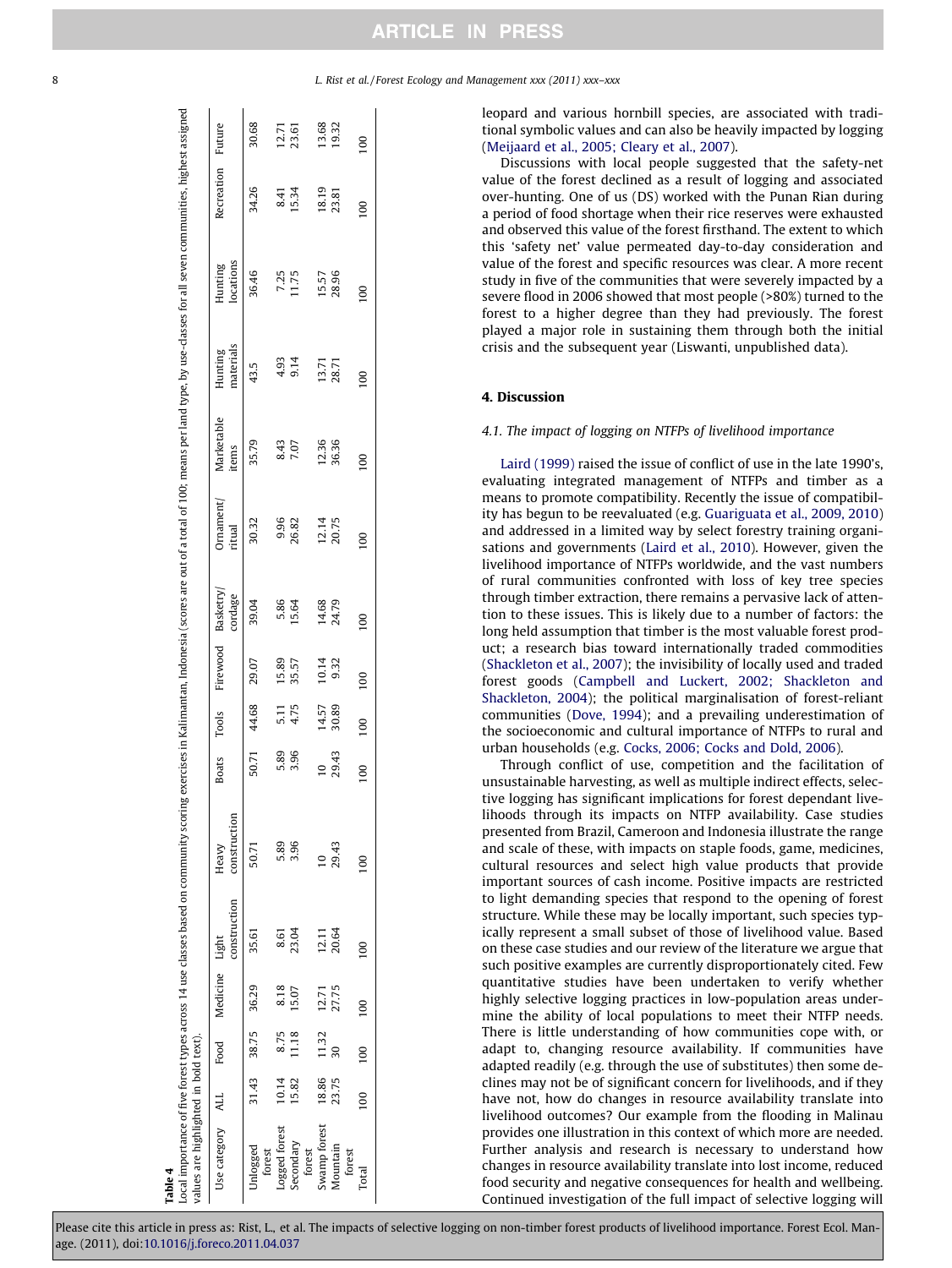be important for a meaningful understanding of the changing vulnerability of forest communities post-logging and their associated livelihood adaptations and coping strategies.

## 4.2. Implications for forest management practice and policy

While our results highlight the mechanisms by which logging reduces local forest values, they also highlight several opportunities for mitigating or avoiding some of these impacts through improved management and logging practices. The number and intensity of logging events appear as critical factors determining impacts on livelihood uses; a conclusion emerging from both our review and results from the Brazilian case study in particular. This is also supported by previous studies (e.g. [Foley et al., 2007\)](#page-10-0). Several of the studies we reviewed identified intensity of extraction as a key variable [\(Rockwell et al., 2007b; Guariguata et al., 2009,](#page-11-0) [2010](#page-11-0)). Logging intensities in Indonesia were particularly high explaining the high degree of impact associated with one logging event in comparison to Cameroon and Brazil where impacts were felt at comparable levels after successive extractions. In Brazil, resources declined only after repeated logging and fire events suggesting that level of extraction is a key issue. Where communities exert some influence with respect to decision-making over forest resource use there is a need for greater provision of information on this important factor. Long-term follow-up work in Brazil revealed that dissemination of relevant ecological and socioeconomic data can assist communities in making more informed decisions regarding which species to sell and at what intensity to allow extraction [\(Shanley, 2006; Shanley et al.,](#page-11-0) [2010](#page-11-0)). The level of social organisation of communities' and their ability to negotiate are however key to the utility of such information and a necessary component in increasing the transparency of timber negotiations. A strong grass roots social movement and the participation of women have been central to conservation efforts in Amazonia, including in the propagation of such information ([Hecht, 2007; Hall, 1997\)](#page-10-0). Reducing harvest intensity of timber species with NTFP value in other locations will depend upon recognition of tenure and property rights, ecologically informed reform of forestry legislation and improved implementation.

The silvicultural benefits of understorey cutting (intended to control invasive weeds that might impede the regeneration of timber species) remain questionable and our findings support earlier work indicating that understorey slashing, or selective climber cutting in the African context ([Parren, 2003](#page-11-0)), is a major contributor to the depletion of forest values from a local perspective (e.g. [Sheil](#page-11-0) [et al., 2003, 2006; Sist et al., 2003\)](#page-11-0). This practice had negative impacts on NTFP values in both Indonesia and Cameroon and was a common factor behind indirect impacts in the review. There is considerable potential for further reform of forestry practices and improved implementation to mitigate such impacts. Such issues also have relevance in the context of current climate change discussions, specifically how NTFPs may be affected in silvicultural adaptation measures implemented in response to a changing climate ([Seppälä et al., 2009\)](#page-11-0).

The spatial and temporal context of resource use by communities (including how this relates to species ecology and distribution) needs to be taken into greater account in the revision of logging and silvicultural practices. In some cases management of NTFP species with specific ecological niches, such as floodplain environments, may be best accomplished through spatial segregation ([Binkley, 1997](#page-10-0)). Communities in Zega mentioned how their forest use activities are well defined in terms of time and space and community mapping of forest use has already been shown to be highly successful in safeguarding livelihood resources in logging areas (S. Counsell pers. com). Following recent national forestry legislation in Cameroon and the Democratic Republic of Congo, forestry companies and local communities are collaborating to conserve species of local value ([Tieguhong and Ndoye, 2007\)](#page-11-0). In Bolivia, villagers have mapped Brazil nut trees as a means to protect their resource from incompatible land use [\(Cronkleton et al.,](#page-10-0) [2010](#page-10-0)) and a national law protects Brazil nut trees from logging. However, while such measures can be of value, these are frequently species, as well as region, specific and thus the underlying issues of inequity in forest resource use remain. Additionally, while these approaches focus on the stand-scale where trade-offs are most strongly felt, they are not adequate to address larger scale interactions and mechanisms. For example, many game species exhibit source-sink relationships in response to hunting pressure ([Poulsen et al., 2009\)](#page-11-0); our data from Brazil giving some indication of such effects.

We suggest that conflict of use represents the most problematic mechanism of impact; a conclusion previously drawn by [Laird](#page-10-0) [\(1999\)](#page-10-0) and supported by both the review and our results from Cameroon in particular. While some species are legally protected from logging it is clear that this doesn't it make them ''conflict of use'' free, for example Brazil nut ([Guariguata et al., 2009](#page-10-0)). In such cases it is unclear how much a logging ban or felling quota can help and such measures may require that compensation mechanisms be established to cover the revenue lost by logging companies. In addition to minimising direct and collateral damage, ensuring the regeneration of species of joint livelihood and commercial value is another area where improvements are required ([Schulze et al.,](#page-11-0) [2008](#page-11-0)). For example, in central Africa current forest management for timber is, at worst, still largely based on exploitation, and at best, focused on maintaining forest structure and protecting ecological functions but rarely on ensuring the regeneration needed for sustained long-term production [\(Doucet and Kouadio, 2009\)](#page-10-0).

#### 4.3. Reconciling timber extraction with livelihood use of forests

While approaches such as certification and RIL have promoted and achieved important environmental benefits in timber extraction, they remain deficient in taking full account of critical social and cultural factors ([Guariguata et al., 2008; Shanley and](#page-10-0) [Stockdale, 2008](#page-10-0)) or in being applicable to the full range of timber extraction models. For example, guidelines for RIL direct the bulk of attention to the ecological function of forests as opposed to their livelihood value and are not well suited to smallholder forestry ([Rockwell et al., 2007b](#page-11-0)). As tropical forests are increasingly required to satisfy multiple (and in some cases conflicting) demands for timber and non-timber forest products (NTFPs) as well marketed and non-marketed ecosystem services ([Kant, 2004; TEEB,](#page-10-0) [2010](#page-10-0)), further work will be needed to broaden the range and understanding of alternative use regimes and to weigh the full costs and benefits on forest-reliant communities.

To varying degrees, timber certification efforts incorporate social concerns and NTFP values as well as encouraging multiple use forest management, however, non-commercial species often continue to be overlooked by certification auditing teams, researchers and policy makers. Furthermore, the social issues encountered during NTFP certification are generally more difficult to navigate than the already challenging ecological issues [\(Pierce and Laird, 2003\)](#page-11-0). Technical and legislative factors limit the application of certification to NTFPs as most NTFP gatherers have no land title, a prerequisite for many certification systems ([Pierce et al., 2008\)](#page-11-0). Compounding this, auditing teams generally have insufficient experience and training to comprehend the complex livelihood implications of logging and the diverse and valuable NTFP species impacted by timber extraction ([Guariguata et al., 2008; Pierce et al., 2008](#page-10-0)).

While scientific understanding regarding the ecology and use of many locally consumed NTFPs remains superficial, much local knowledge on the autecology of individual species, the spatial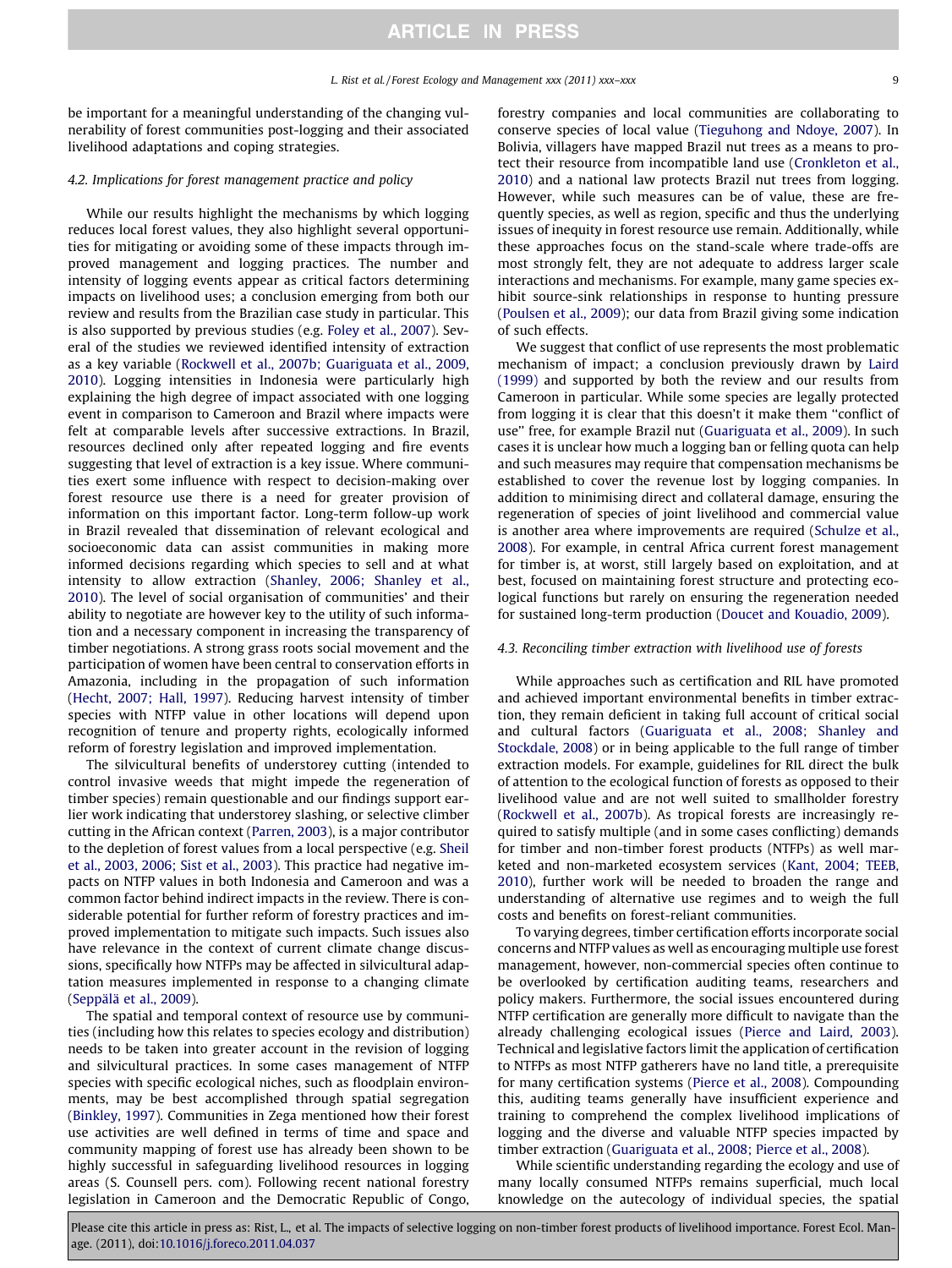and temporal context of their use and the differing modes of impact from logging may be available and should be more frequently drawn upon ([Donovan and Puri, 2004; Rist et al., 2010\)](#page-10-0).

Improved management can reduce impacts on some forest NTFP values but resolving conflict of use in the case of high value timber species will necessitate greater tradeoffs. Where species such as Moabi or Piquiá continue to be targeted commercially, logging and livelihood uses are only likely to be compatible at low NTFP-harvest rates. The preservation of a select number of trees sufficient to meet demands for household consumption, but not sufficient for sale and marketing to provide cash income, being one possible outcome. In such cases the issue comes down to one of whose costs and whose benefits feature in decision-making over forest utilisation, and additionally, who has the power to make these decisions. In many locations where logging occurs the benefits and costs generally do not accrue to the same individuals. While RIL may provide specific benefits, including a sustained source of timber and therefore income, the degree to which this may be offset by reduced NTFP values is unclear, both due to uncertainties over the full ecological impacts [\(Barreto et al.,](#page-10-0) [1998; Pearce et al., 2003; Guariguata et al., 2010](#page-10-0)) as well as institutional or socioeconomic characteristics typical in some of these locations. To rectify such incongruities over high value species, improved communication and collaboration will be needed between policy-making bodies at the international and national levels followed by concomitant local enforcement. In some cases, state level governments, which may have a better comprehension of the local relevance of NTFPs, can take the lead, as in Brazil, where the state of Amazonas enacted regulations prohibiting the extraction of medicinal oil tree species [\(Kluppel et al., 2010\)](#page-10-0).

#### 4.4. Forest governance

Subsequent to the research in Malinau the team gauged local views and priorities in relation to forest values and conservation but found that these were not reflected in the land use changes occurring. Local people were aware of, and concerned about, logging companies and the local government was aware of these concerns. The development and enforcement of regulations was the biggest barrier to action ([Padmanaba and Sheil, 2006\)](#page-11-0). There is little on-the-ground presence or law enforcement in such remote regions and little clarity over how this situation might be improved. There is a need for more consultative and responsive land use planning, more effective implementation of regulations and improved governance independent of certification efforts, and ultimately for greater in country interest in policing and monitoring forest management. In particular, the regulation of commercial concessions currently focuses on inputs, primarily planning documents, placing little emphasis on actual outcomes, either ecological or social. Most regulations prescribe certain forest practices rather than the sustainable outcome to be achieved; in this respect there is a need for more objective and transparent forestry regulations ([Bennett, 1998\)](#page-10-0).

Policy or management practices to date have given little attention to reconciling multiple forest uses and minimising impacts on forest dependant livelihoods (except see [Guariguata et al., 2009;](#page-10-0) [Laird et al., 2010; Guariguata et al., 2010\)](#page-10-0). One of the challenges in legislation surrounding NTFPs is that multiple sectors, agriculture, finance, environment, education and culture impact access to, and use of, non-timber forest products. Weak communication between governmental sectors routinely poses challenges to effective legislation involving NTFPs. Cross-regional case studies indicate that, given the vast social and ecological complexity involving forest resources, minimal legislation which complements and/or builds upon customary regulations is often best for small holders and NTFPs ([Laird et al., 2010\)](#page-11-0).

## 5. Conclusions

Literature highlighting conflicts between timber and livelihoodbased non-timber uses of forest is scant. We reviewed previous studies on this topic and using findings from three case studies reviewed relationships between these two forest uses from the livelihood perspective. Our results demonstrate the principally negative effects of logging on NTFPs of livelihood importance; however, it remains unclear to what extent these three case studies are typical of their region or country and many knowledge gaps remain to be addressed. The majority of existing literature focuses on commercial and traded products rather than those of livelihood importance and our findings clearly show the need to address this imbalance. It is critical that researchers and policy makers strive to better understand and respect the diversity of species which give rise to forests, particularly those inhabited by people. This level of understanding will require research projects which are directed, at least in part, by community-driven questions and needs. Documenting and building upon the often subtle land use management practices of local people can provide an effective foundation for broader forest management planning.

Responsible and ecologically-sensitive logging can be a source of livelihood benefit for forest communities. However, logging can also degrade not only resources of livelihood importance but key ecosystem services, such as carbon storage in biomass and soils, the regulation of water balance and river flow, the modulation of regional climate patterns, and the amelioration of infectious diseases. The impact of such environmental changes for forest dependent or adjacent communities, as well as those on cultural and spiritual forest values must also be factored into decisionmaking on the role of timber exploitation in rural development strategies. Over the last two decades the tendency towards a predominately economic appraisal of the role of NTFPs in rural livelihoods has neglected to factor in the cultural role of NTFPs as well as their pivotal function in local trade and subsistence livelihoods. A failure to take into account the non-timber forest resources that serve the daily nutritional, housing and health care needs of tens of millions of rural people worldwide can misguide policy, funding and research recommendations. Reconciling the needs of forest dependent people and timber extraction is cited as a one of the most pressing issues facing forestry in the Congo Basin [\(Ndoye](#page-11-0) [and Tieguhong, 2004\)](#page-11-0), the issue is equally pressing in SE Asia ([Meijaard et al., 2005; de Beer and Guerrero, 2008](#page-11-0)) and Amazonia ([Guariguata et al., 2009; Cronkleton et al., 2010](#page-10-0)).

#### Acknowledgements

LR was supported in part of this work by an ESRC/NERC fellowship while at Imperial College, London and by Future Forests, a multi-disciplinary research programme supported by the Foundation for Strategic Environmental Research (MISTRA), the Swedish Forestry Industry, the Swedish University of Agricultural Sciences (SLU), Umeå University, and the Forestry Research Institute of Sweden. We are grateful to the community members in the Capim region of Brazil as well as collaborating researchers Murilo Serra, Margaret Cymerys, Jurandir Galvão and Leda Luz, to the various members and collaborators of the Multidisciplinary Landscape Assessment (MLA) Team at CIFOR including Imam Basuki, Miriam van Heist, Rukmiyati, Ismayadi Samsoedin, Kade Sidiyasa, Michael Padmanaba, Meilinda (Kim) Wan, Kuswata Kartawinata, Ismael Rachman and Johor Afriastini and to Victor Amougou and Joseph Angounou of CEFAID, Evariste Nnanga of ALPICAM-Kika, Gervais Bongo, chief of Nguengueli village and Robert Melo, chief of Zega Village. We are also grateful to Titin Suhartini and to three anonymous reviewers for comments and suggestions that improved the manuscript.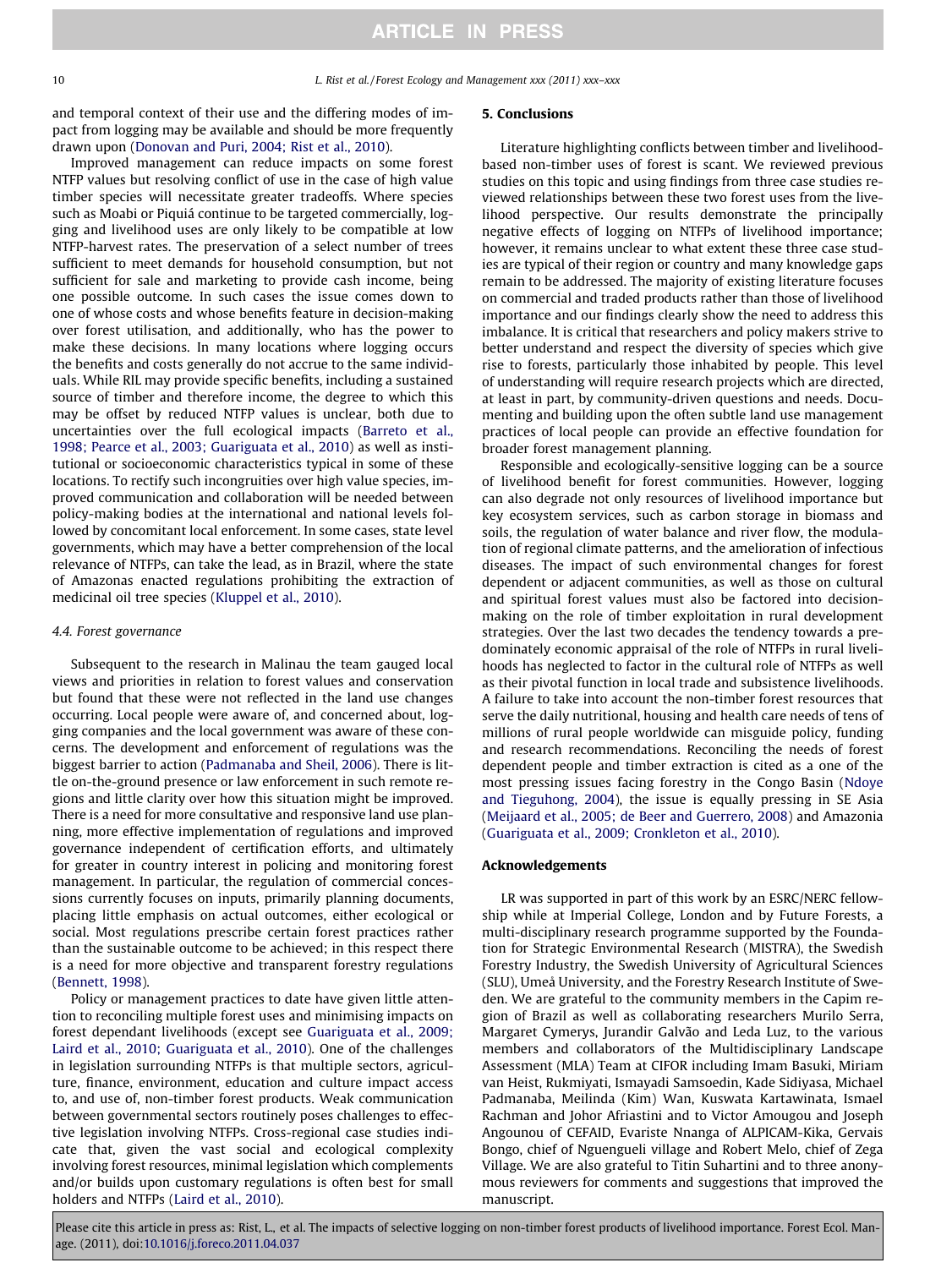#### <span id="page-10-0"></span>References

- Agom, D., Ogar, D., 1994. Report of study on timber extraction in the Ikobi concession area in Afi river forest reserve. Cross River State Forestry Project, Working Paper No. 3, 15.
- Allegretti, A.H., 1990. Alternatives to Deforestation: Steps Towards Sustainable Use of the Amazon Rain Forest, in: Extractive Reserves: An Alternative for Reconciling Development and Environmental Conservation in Amazonia, Columbia University Press, New York, pp. 65–85.
- Ambrose-Oji, B., 2003. The contribution of NTFPs to the livelihoods of the forest poor: evidence from the tropical forest zone of south-west Cameroon. International Forestry Review 5, 106–117.
- Angerand, S., 2007. The exploitation of Moabi: conflict surrounding a tree of high social value, in: Counsell, S., Long, C., Wilson, S. (Eds.), Concessions to poverty; the environmental, social and economic impacts of industrial logging concessions in Africa's rainforests. Rainforest Foundation and Forests Monitor, 71–74.
- Arnold, J.E.M., Ruiz-Pérez, M., 2001. Can non-timber forest products match tropical forest conservation and development objectives? Ecological Economics 39, 437–447.
- Ashton, M.S., Mendelsohn, R., Singhakumara, B.M.P., Gunatilleke, C.V.S., Gunatilleke, I.A.U.N., Alexander Evans, A., 2001. A financial analysis of rain forest silviculture in southwestern Sri Lanka. Forest Ecology and Management 154, 431–441.
- Asner, G.P., Broadbent, E.N., Oliveira, P.J.C., Keller, M., Knapp, D.E., Silva, J.N.M., 2006. Condition and fate of logged forests in the Brazilian Amazon. Proceedings of the National Academy of Sciences 103, 12947–12950.
- Barr, C., Wollenberg, E., Limberg, G., Anau, N., Iwan, R., Sudana, I.M., Moeliono, M., Djogo, T., 2001. The impacts of decentralization on forests and forest dependent communities in Malinau District, East Kalimantan: case study 3. CIFOR, Bogor, Indonesia.
- Barreto, P., Amaral, P., Vidal, E., Uhl, C., 1998. Costs and benefits of forest management for timber production in eastern Amazonia. Forest Ecology and Management 108, 9–26.
- Bebbington, A., 1999. 'Capitals and capabilities: A framework for analysing peasant viability, rural livelihoods and poverty. World Development 27, 2021–2044.
- Bennett, C., 1998. Outcome-based policies for sustainable logging in community forests: reducing forest bureaucracy. In: Wollenberg, E., Ingles, A. (Eds.) Incomes from the Forest Methods for the Development and Conservation of Forest Products for Local Communities. CIFOR, Indonesia, pp. 203–220.
- Bennett, E.L., Gumal, M.T., 2001. The Inter-relationships of Commercial Logging, Hunting and Wildlife in Sarawak, Recommendations for Forest Management. In: Fimbel, R., Grajal, A., Robinson, J.G. (Eds.), The Cutting Edge. Conserving Wildlife in Logged Tropical Forests, Columbia University, New York, pp. 359– 374.
- Binkley, C.S., 1997. Preserving nature through intensive plantation forestry: the case of forestland allocation with illustrations from British Columbia. Forestry Chronicle 73, 553–559.
- Byron, N., Arnold, M., 1999. What Futures for the People of the Tropical Forests? World Development 27, 789–805.
- Campbell, B., Luckert, M.K., 2002. Uncovering the Hidden Harvest: Valuation Methods for Woodland and Forest Resources. Earthscan, London, UK.
- Cardoso, C., 2001. The Moabi issue. In Forests Monitor, Sold Down the River. The Need to Control Transnational Forestry Corporations: A European Case Study, Forests Monitor, UK, p. 6.
- CFI, 2006. Community Forestry International Proceedings of the Non-timber forest product (NTFP) workshop and seminar. 7–8 December Phnom Penh.
- Cleary, D.F.R., Boyle, T.J.B., Setyawati, T., Anggraeni, C.D., Van Loon, E.E., Menken, S.B.J., 2007. Bird species and traits associated with logged and unlogged forest in Borneo. Ecological Applications 17, 1184–1197.
- Cochrane, M.A., Alencar, A., Schulze, M.D., Souza, C.M., Nepstad, D.C., Lefebvre, P., Davidson, E.A., 1999. Positive feedbacks in the fire dynamic of closed canopy tropical forests. Science 284, 1832–1835.
- Cocks, M.L., 2006. Bio-cultural diversity: moving beyond the realm of 'indigenous' and 'local' people. Human Ecology 34, 185–200.
- Cocks, M.L., Dold, P., 2006. Cultural significance of biodiversity: the role of medicinal plants in urban African cultural practices in the eastern cape, South Africa. Journal of Ethnobiology 26, 60–81.
- Colfer, C.J.P., 2008. Human Health and Forests: A Global Interdisciplinary Overview of Issues, Practice and Policy. Earthscan/CIFOR, London.
- Costa, F.R.C., Senna, C., Nakkazono, E.M., 2002. Effects of selective logging on populations of two tropical understory herbs in an Amazonian forest. Biotropica 34, 289–296.
- Counsell, S., Long, C., Wilson, S., 2007. Concessions to poverty: the environmental, social and economic impacts of industrial logging concessions in Africa's rainforests. Rainforest Foundation and Forests Monitor.
- Cronkleton, P., Albornoz, M.A., Barnes, G., Evans, K., de Jong, W., 2010. Social geomatics: participatory forest mapping to mediate resource conflict in the Bolivian Amazon. Human Ecology 38, 65–76.
- Debroux, L., Delvingt, W., 1998. Le Moabi: éléments de maîtrise de la dynamique de population. Canopée No. 11.
- de Beer, J.H., McDermott, M.J., 1989. The Economic Value of Non-Timber Forest Products in Southeast Asia with an Emphasis on Indonesia, Malaysia and Thailand. The Netherlands IUCN and WWF, Amsterdam.
- de Beer, J., Guerrero, M.C., 2008. Lessons Learned from Experience in Yasmin Arquiza (ed.) From Seeds to Beads; Tales, Tips and Tools for Building a community-based Enterprise. NTFP-EP, Quezon City.
- de Beer, J., Zakharenkov, A. 1999. Tigers, mushrooms and bonanzas in the Russian Far East: the Udege's campaign for economic survival and conservation. In: Wolvekamp, P. (Ed.), Forests for the future: local strategies for forest protection, economic welfare and social justice. pp. 244–250.
- de Merode, E., Homewood, K., Cowlishaw, G., 2004. The value of bushmeat and other wild foods to rural households living in extreme poverty in the Democratic Republic of Congo. Biological Conservation 118, 573–581.
- DFID, 1999. Indonesia towards sustainable forest management. Final report of the senior management advisory team and the provincial level forest management project. Vol. 2. DFID and Ministry of Forestry, Indonesia, Jakarta, Indonesia.
- Dickinson, J.C., Putz, F.E. 1992. The Tropical Forest: Competing Demands for Preservation, Exploitation, and Conversion. Conference of Latin Americanist Geographers, 261–276.
- Donovan, D., Puri, R., 2004. Learning from traditional knowledge of non-timber forest products: PenanBenalui and the autecology of Aquilaria in Indonesian Borneo. Ecology and Society 9, 3. [online] URL: [<http://www.ecologyandsociety.org/vol9/](http://www.ecologyandsociety.org) [iss3/art3/>.](http://www.ecologyandsociety.org)
- Doucet, J.L., Kouadio, Y.L., Monticelli, D., Lejeune, P., 2009. Enrichment of logging gaps with moabi (Baillonella toxisperma Pierre) in a Central African rain forest. Forest Ecology and Management 258, 2407–2415.
- Douglas, I., Greer, T., Bidin, K., Spilsbury, M., 1993. Impacts of rainforest logging on river systems and communities in Malaysia and Kalimantan. Global Ecology and Biogeography Letters 3, 245–252.
- Dove, M.R., 1993. A revisionist view of tropical deforestation and development. Environmental Conservation 20, 17–24.
- Dove, M.R., 1994. Marketing the Rainforest: 'Green' panacea or red herring? Asia-Pacific Issues No. 13 East–West Center, Hawaii.
- D'Silva, E.H. Appanah, S. 1993. Forestry management for sustainable development. Institute Penyelidikan Perhutanan Malaysia. EDI Policy seminar report No. 32. World Bank, Washington DC.
- East, T., Kumpel, N.F., Milner-Gulland, E.J., Rowcliffe, J.M., 2005. Determinants of urban bushmeat consumption in Rio Muni, Equatorial Guinea. Biological Conservation 126, 206–215.
- Foley, J.A., Asner, G.P., Costa, M.H., Coe, M.T., Defries, R., Gibbs, H.K., Howard, E.A., Olson, S., Patz, J., Ramankutty, N., Snyder, P., 2007. Amazonia revealed: forest degradation and loss of ecosystem goods and services in the Amazon Basin. Frontiers in Ecology and Environment 5, 25–32.
- Grainger, A., 1999. Constraints on modelling the deforestation and degradation of tropical open woodlands. Global Ecology and Biogeography 8, 179–190.
- Guariguata, M.R., Cronkleton, P., Shanley, P., Taylor, P.L., 2008. The compatibility of timber and non-timber forest product extraction and management. Forest Ecology and Management 256, 1477–1481.
- Guariguata, M.R., Licona, J.C., Mostacedo, B., Cronkleton, P., 2009. Damage to Brazil nut trees (Bertholletiaexcelsa) during selective timber harvesting in Northern
- Bolivia. Forest Ecology and Management 258, 788–793. Guariguata, M.R., Garcia-Fernandez, C., Sheil, D., Nasi, R., Herrero-Jáuregui, C., Cronkleton, P., Ingram, V., 2010. Compatibility of timber and non-timber forest product management in natural tropical forests: perspectives, challenges, and opportunities. Forest Ecology and Management 259, 237–245.
- Hall, A., 1997. Sustaining Amazonia: Grassroots Action for Productive Conservation. Manchester Univ. Press, UK.
- Hall, J.S., Harris, D.J., Medjibe, V., Ashton, P.M.S., 2003. The effects of selective logging on forest structure and tree species composition in a Central African forest: implications for management of conservation areas. Forest Ecology and Management 183, 249–264.
- Hecht, S., 2007. Factories, forests, fields and family: gender and neoliberalism in extractive reserves. Journal of Agrarian Change 7, 316–347.
- Herrero-Jáuregui, C., Garcia-Fernandez, C., Sist, P.L.J., Casado, M.A., 2009. Conflict of use for multi-purpose tree species in the state of Pará, eastern Amazonia, Brazil. Biodiversity and Conservation 18, 1019–1044.
- Iskandar, H., Snook, L.K., Toma, T., MacDicken, K., Kanninen, M., 2006. A comparison of damage due to logging under different forms of resource access in East Kalimantan. Forest Ecology and Management 237, 83–93.
- IUCN, 1996. African Regional Workshop, Conservation and Sustainable Management of Trees project workshop held in Harare, Zimbabwe, July, 1996.
- IUCN, 2010. IUCN Red List of Threatened Species. Version 2010.1. <[http://](http://www.iucnredlist.org) [www.iucnredlist.org>](http://www.iucnredlist.org). Downloaded on 27 June 2010.
- Kant, S.S., 2004. Economics of sustainable forest management. Forest Policy and Economics 6, 197–203.
- Karsenty, A., Gourlet-Fleury, S., 2006. Assessing sustainability of logging practices in the Congo Basin's managed forests: the issue of commercial species recovery. Ecology and Society 11, 26.
- Kaushal, K.K., Melkani, V.K., 2005. India: achieving themillennium development goals through non-timber forest products. International Forestry Review 7, 128–134.
- Kluppel, M.P., Ferreira, J.C.P., Chaves, J.H., Hummel, A.C., 2010. Case Study A: In Search of Regulations to Promote the Sustainable Use of NTFPs in Brazil 43. In: Laird, S.A., McLain, R.J., Wynberg, R.P. (Eds.), Wild Governance–Finding Policies that Work for Non-timber Forest Products. Earthscan, London, pp. 43–52.
- Laird, S.A., 1995. The natural management of tropical forests for timber and nontimber products. Occasional paper No. 49. Oxford Forestry Institute, Oxford, UK.
- Laird, S., 1999. The management of forests for timber and non-timber forest products in central Africa. In: Sunderland, T.C.H., Clark, L.E., Vantomme, P. (Eds.), The Non-Wood Forest Products of Central Africa: Current Research Issues and Prospects for Conservation and Development. Food and Agriculture Organisation (FAO), Rome, pp. 51–60.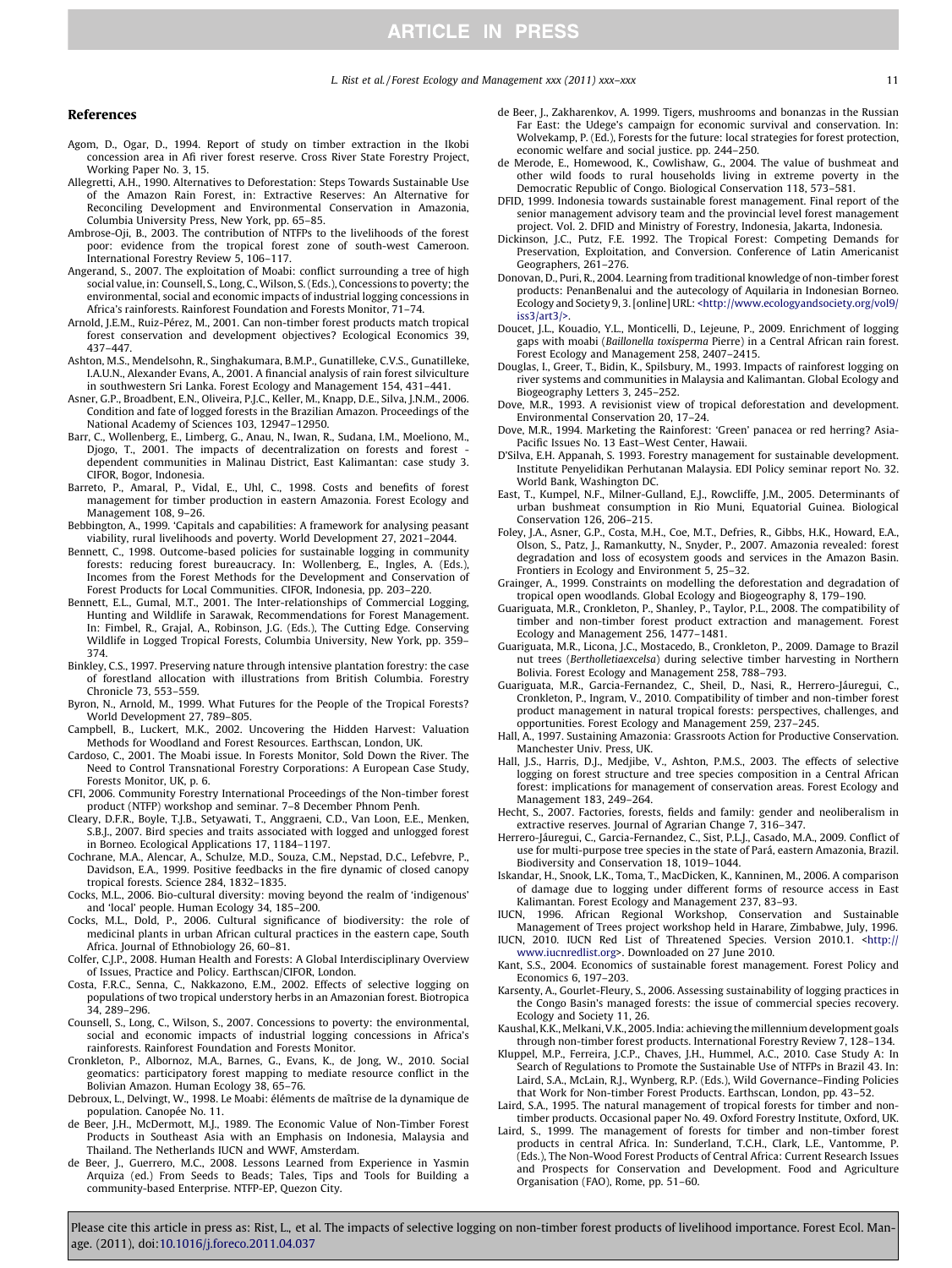<span id="page-11-0"></span>Laird, S.A., McLain, R.J., Wynberg, R.P., 2010. Wild Product Governance. Finding Policies that Work for Non-Timber Forest Products. Earthscan, London.

- Laporte, N.T., Stabach, J.A., Grosch, R., Lin, T.S., Goetz, S.J., 2007. Expansion of industrial logging in Central Africa. Science 316, 1451.
- Lapuyade, S., Djomo, L., Nkotto, H., Ndjodo, T., TitiNwel, P., 2000. Etude d' Impact Social et Environnemental de l' Exploitation Forestièredans la Concession de la CFC.

Lewis, J., 2001. Indigenous Uses for the Sapelli Tree in Northern Congo In Sold Down the River. The Need to control Transnational Forestry Corporations: a European Case Study. Forests Monitor: Cambridge, p. 7.

- Limberg, G.R., Iwan, M., Moeliono, M., Sudana, Wollenberg, E., 2007. Communitybased forestry and management planning. In: Gunarso, P., Setyawati, T., Sunderland, T., Shackleton, C. (Eds.), Managing Forest Resources in a Decentralized Environment: Lessons Learnt from the Malinau Research Forest, East Kalimantan, Indonesia. Centre for International Forestry Research (CIFOR), Bogor.
- Malcolm, J.R., Ray, J.C., 2000. A global perspective on habitat disturbance and tropical rainforest mammals. Conservation Biology 14, 1574–1579.
- Martini, A.M.Z., Rosa, N.A., Uhl, C., 1994. An attempt to predict which Amazonian tree species may be threatened by logging activities. Environmental Conservation 21, 152–162.
- McGown, J., 2006. Out of Africa: mysteries of access and benefit sharing. Edmonds Institute. Washington DC and the Africa Centre for Biosafety, Richmond, South Africa, p. 54.
- Meijaard, E., Sheil, D., Nasi, R., Augeri, D., Rosenbaum, B., Iskandar, D., Setyawati, T., Lammertink, A., Rachmatika, I., Wong, A., Soehartono, T., Stanley, S., O'Brien, T., 2005. Life after logging: reconciling wildlife conservation and production forestry in Indonesian Borneo. CIFOR, Bogor (with UNESCO). [\(<http://](http://www.cifor.cgiar.org) [www.cifor.cgiar.org/scripts/newscripts/publications/detail.asp?pid=1663>](http://www.cifor.cgiar.org)).
- Melick, D., Yang, X., Xu, J., 2007a. Seeing the wood for the trees: how conservation policies can place greater pressure on village forests in southwest China. Biodiversity and Conservation 16, 1959–1971.
- Melick, D., Yang, X., Xu, J., 2007b. Simplification of pine forests due to utilization by Tibetan villages in Southwest China. Environmental Management 40, 866–879.
- Menton, M.C., 2003. Effects of logging on non-timber forest product extraction in the Brazilian Amazon: community perceptions of change. International Forestry Review 5, 97–105.
- Menton, M., Merry, F.D., Lawrence, A., Brown, N., 2009. Company-community logging contracts in Amazonian settlements: impacts of livelihoods and NTFP harvests. Ecology and Society 14, 39 [online] URL: [<http://www.ecologyand](http://www.ecologyand-society.org)[society.org/vol14/iss1/art39/>.](http://www.ecologyand-society.org)
- Ndoye, O., Tieguhong, J.C., 2004. Forest resources and rural livelihoods: the conflict between timber and non-timber forest products in the Congo Basin Scandinavian. Journal Forest Resources 19, 1–9.
- Nepstad, D.C., Schwartzman, S. (Eds.), 1992. Non-timber products from tropical forests: evaluation of a conservation and development strategy. Advances in Economic Botany, 9.
- Nepstad, D.C., Verissimo, A., Alencar, A., Nobre, C., Lima, E., Lefebvre, P., Schlesinger, P., Potter, C., Moutinho, P., Mendoza, E., Cochrane, M., Brooks, V., 1999. Largescale impoverishment of Amazonian forests by logging and fire. Nature 398, 505–508.
- Osborne, T., Kiker, C., 2005. Carbon offsets as an economic alternative to large-scale logging: a case study in Guyana. Ecological Economics 52, 481–496.
- Padmanaba, M., Sheil, D., 2006. Finding and promoting a local conservation consensus in a globally important tropical forest landscape. Biodiversity and Conservation 16, 1137–1151.
- Parren, M.P.E., 2003. Lianas and logging in West Africa, Tropenbos-Cameroon Series 6, Wageningen.
- Paumgarten, F., Shackleton, C., 2009. Wealth differentiation in household use and trade in non-timber forest products in South Africa. Ecological Economics 68, 2950–2959.
- Pearce, D., Putz, F.E., Vanclay, J.K., 2003. Sustainable forestry in the tropics: panacea
- or folly? Forest Ecology and Management 172, 229–247. Peters, C.M., 1994. Sustainable harvest of non-timber plant resources in tropical moist forests: an ecological primer. Biodiversity Support Program, Washington DC.
- Peters, C.M., Gentry, A., Mendelsohn, R.O., 1989. Valuation of an Amazonian rainforest. Nature 339, 655–656.
- Pierce, A.R., Laird, S.A., 2003. In search of comprehensive standards for non-timber forest products in the botanicals trade. International Forestry Review 5, 138– 147.
- Pierce, A., Shanley, P., Laird, S.A., 2008. Non-timber forest products and certification: strange bedfellows. Forests, Trees and Livelihoods 18, 23–35.
- Plowden, C., 2002. Copaiba (Copaifera). In: Shanley, P., Laird, L., Guillen, A. (Eds.), Tapping the Green Market: Certification and Management of Non-Timber Forest Products. Earthscan, London, pp. 126–135.
- Posey, D.A. (Ed.), 1999. Cultural and Spiritual Values of Biodiversity. UNEP, Intermediate Technology Publications, London, UK.
- Poulsen, J.R., Clark, C.J., Mavah, Elkan, P.W., 2009. Bushmeat supply and consumption in a tropical logging concession in Northern Congo. Conservation Biology 23, 1597–1608.
- Praxede-Mapangou, M., 2003. Illegal exploitation of Gaboon resin in Gabon, in: The Center for Environment and Development, Cameroon, The Rainforest Foundation and Forest Monitor (Eds.), Forest management transparency, governance and the law. Report prepared for the Ministerial Conference on Africa Forest Law Enforcement and Governance (AFLEG). Yaoundé, October 13– 16, 2003, pp. 62–66.
- Putz, F.E., Blate, G.M., Redford, K.H., Fimbel, R., Robinson, J., 2001. Tropical forest management and conservation of biodiversity: an overview. Conservation Biology 15, 7–20.
- Rist, L., Uma Shaanker, R., Milner-Gulland, E.J., Ghazoul, J., 2010. Traditional ecological knowledge in Forest management, an example from India. Ecology and Society 15, 3.
- Robinet, M., 2003. Présentation du projetBiodivalor. Proceedings of the seminar ''Valorisation économique de la biodiversité'' organized by the World Wild Fund France, April, p. 5.
- Robinson, J.G., Redford, K.H., Bennett, E.L., 1999. Wildlife harvests in logged tropical forests. Science 284, 595–596.
- Rockwell, C.A., Kainer, K.A., Staudhammer, C.L., Baraloto, C., 2007a. Future crop tree damage in a certified community forest in southwestern Amazonia. Forest Ecology and Management 242, 108–118.
- Rockwell, C.A., Kainer, K.A., Marcondes, N., Baraloto, C., 2007b. Ecological limitations of reduced-impact logging at the smallholder scale. Forest Ecology and Management 238, 365–374.
- Romero, C., 1999. Reduced-impact logging effects on commercial non-vascular pendant epiphyte biomass in a tropical montane forest in Costa Rica. Forest Ecology and Management 118, 117–125.
- Russell, D., Sieber, S., 2005. Preliminary Biodiversity and Tropical Forest Conservation Assessment for USAID/Liberia. USDA/Forest Service.
- Salick, J., Mejia, A., Anderson, T., 1995. Non-timber forest products integrated with natural forest management, Rio San Juan, Nicaragua. Ecological Applications 5, 878–895.
- Schneemann, J., 1995. Exploitation of Moabi in the humid dense forests of Cameroon. Harmonization and improvement of two conflicting ways of exploitation of the same forest resource. BOS Newsletter 14, 20–32.
- Schulze, M., Grogan, J., Landis, R.M., Vidal, E., 2008. How rare is too rare to harvest? Management challenges posed by timber species occurring at low densities in the Brazilian Amazon. Forest Ecology and Management 256, 1443–1457.
- Seppälä, R., Buck, A., Katila, P. (Eds.), 2009. Adaptation of forests and people to climate change. A Global Assessment Report. IUFRO World Series Volume 22, Helsinki. p. 224.
- Shackleton, C.M., Shackleton, S.E., 2004. The importance of non-timber forest products in rural livelihood security and as safety nets: a review of evidence from South African. South African Journal of Science 100, 658–664.
- Shackleton, S., Shanley, P., Ndoye, O., 2007. Invisible but viable: recognizing local markets in non-timber forest products. International Forestry Review 9, 697– 712.
- Shanley, P., 2000. As the Forest Falls: The Changing Use, Ecology and Value of Non-Timber Forest Resources for Caboclo Communities in Eastern Amazonia. PhD thesis, The University of Kent, Canterbury, UK.
- Shanley, P., 2006. Science for the Poor: How One Woman Challenged Researchers, Ranchers, and Loggers in Amazonia. Ecology and Society 11, 28. [online] URL: [<http://www.ecologyandsociety.org/vol11/iss2/art28/>.](http://www.ecologyandsociety.org)
- Shanley, P., Luz, L., Cymerys, M., 2002. Subsistence issues: The interface of timber and non-timber resources: declining resources for subsistence livelihoods (Brazil). In: Shanley, P., Pierce, A.R., Laird, S.A., Guillén, A. (Eds.), Tapping the Green Market: Certification and Management of Non-Timber Forest Products. Earthscan, London, UK, pp. 313–321.
- Shanley, P., Rosa, N.A., 2004. Eroding knowledge: An ethnobotanical inventory in Eastern Amazonia's logging frontier. Economic Botany 58, 135–160.
- Shanley, P., Stockdale, M., 2008. Traditional knowledge, forest management and certification: a reality check. Forest, Trees and Livelihoods 18, 55–67.
- Shanley, P., Serra, M., Medina, G., 2010. Frutiferas e Plantas Uteisna Vida Amazonica. Ministry of the Environment, Brasilia, Brazil.
- Sheil, D., Liswanti, N., van Heist, M., Basuki, I., Syaefuddin, Samsoedin, I., Rukmiyati, Agung, M., 2003. Local priorities and biodiversity in tropical forest landscapes: asking people what matters. Tropical Forest Update 13:1. [<http://](http://www.itto.or.jp) [www.itto.or.jp/live/PageDisplayHandler?pageId=245>.](http://www.itto.or.jp)
- Sheil, D., Puri, R., Wan, M., Basuki, I., van Heist, M., Liswanti, N., Rukmiyati, Rachmatika, I., Samsoedin, I., 2006. Local people's priorities for biodiversity: examples from the forests of Indonesian Borneo. Ambio: A Journal of the Human Environment 35, 17–24.
- Sist, P., Fimbel, R., Sheil, D., Nasi, R., Chevallier, M.-H., 2003. Towards sustainable management of mixed dipterocarp forests of Southeast Asia: moving beyond minimum diameter cutting limits. Environmental Conservation 30, 364–374.
- Sist, P., Dykstra, D., Fimbel, R. 1998. Reduced-Impact Logging Guidelines for Lowland and Hill Dipterocarp Forests in Indonesia. CIFOR Occasional Paper No. 15.
- Sunderland, T.C.H., Cunningham, A.B., Tchoundjeu, Z., Ngo-Mpeck, M.L., Laird, S.A., 2004. Yohimbe. (Pausinystalia johimbe), In: Clark, L.E., Sunderland, T.C.H. (Eds.), The Key Non-Timber Forest Products of Central Africa: State of the Knowledge. Technical Paper No. 122, USAID, pp. 121–140.
- Sunderland, T.C.H., Beligné, V., Bonnehin, L., Ebanyenle, E., Oteng-Amoako, A., Zouzou, E.J., 2005. Taxonomy, population dynamics and utilisation of the rattan palms of Upper Guinea. In: Bongers, F., Parren, M.P.E., Traoré, D. (Eds.), Forest climbers of West Africa: Diversity, Ecology and management. CABI Publishing, pp. 147–167.
- TEEB, 2010. The Economics of Ecosystems and Biodiversity: Mainstreaming the Economics of Nature: A synthesis of the approach, conclusions and recommendations of TEEB.
- Tieguhong, J.C., Ndoye, O., 2007. The impact of timber harvesting on the availability of non-wood forest products in the Congo Basin. Forest Harvest case study 23. FAO, Rome.